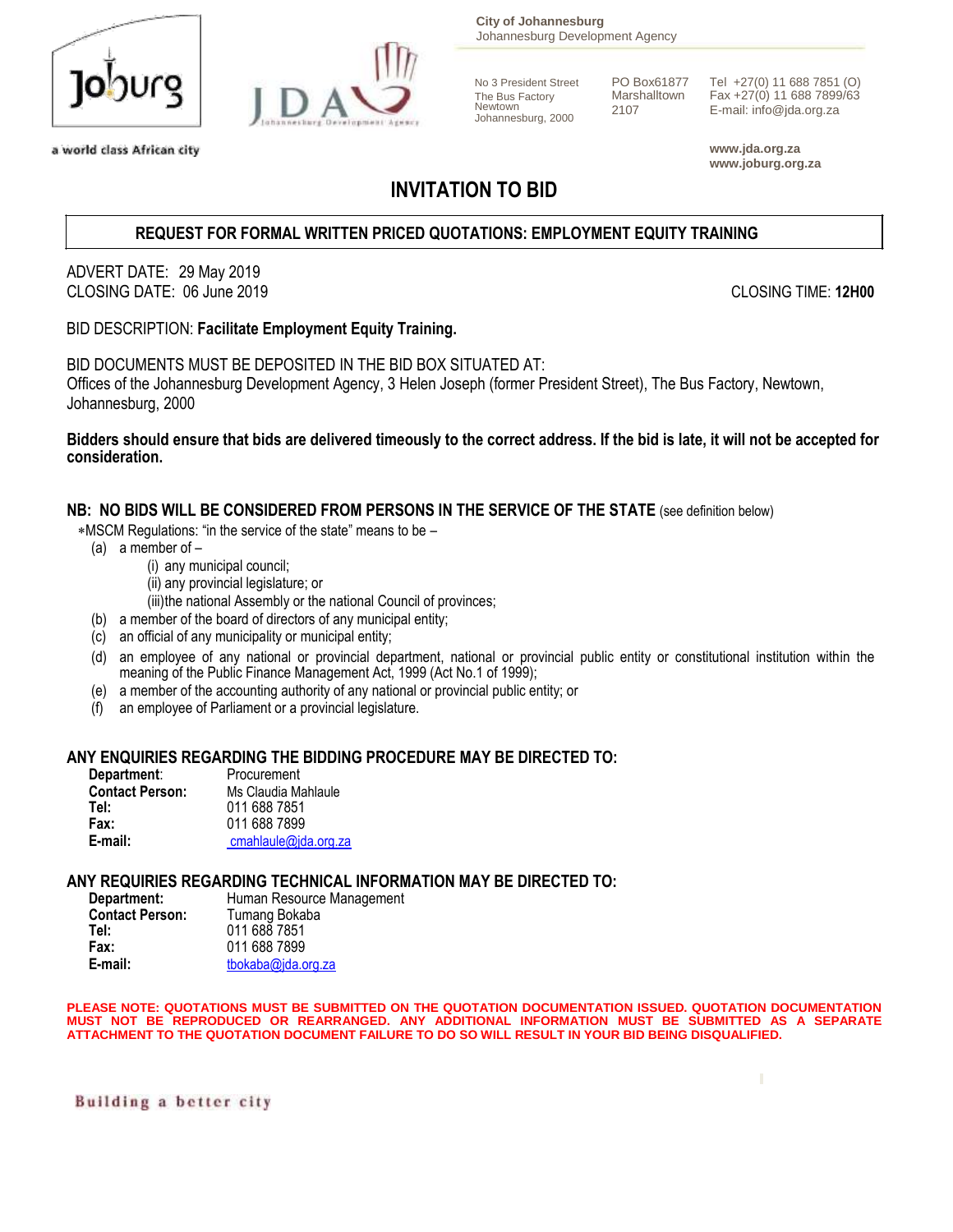# **OFFER**

# THE FOLLOWING PARTICULARS MUST BE FURNISHED **(FAILURE TO DO SO WILL RESULT IN YOUR BID BEING DISQUALIFIED)**

| NAME OF BIDDER           |  |
|--------------------------|--|
| POSTAL ADDRESS           |  |
| <b>STREET ADDRESS</b>    |  |
| <b>TELEPHONE NUMBER</b>  |  |
| <b>CELLPHONE NUMBER</b>  |  |
| <b>FACSIMILE NUMBER</b>  |  |
|                          |  |
| <b>TOTAL BID PRICE</b>   |  |
| TOTAL BID PRICE in words |  |
|                          |  |
|                          |  |
|                          |  |
| SIGNATURE OF BIDDER      |  |
|                          |  |
| <b>DATE</b>              |  |

# **The following conditions will apply:**

- A valid Tax Clearance Certificate must be submitted, copies or certified copies will not be accepted.
- An originally certified and valid BBBEE status level verification certificate must be submitted.
- A copy of the bidder's current municipal account in the name of the bidder or alternatively in the names of the directors / partners of the bidding entity must be submitted.
- Price(s) quoted must be valid for at least thirty (60) days from date of your offer.
- Price(s) quoted must be firm and must be exclusive of VAT.
- If the price quoted is above R 30 000 (inclusive of VAT), the quotation will be evaluated in terms of the 80/20 preference point system as prescribed in the Preferential Procurement Framework Act (No. 5 of 2000).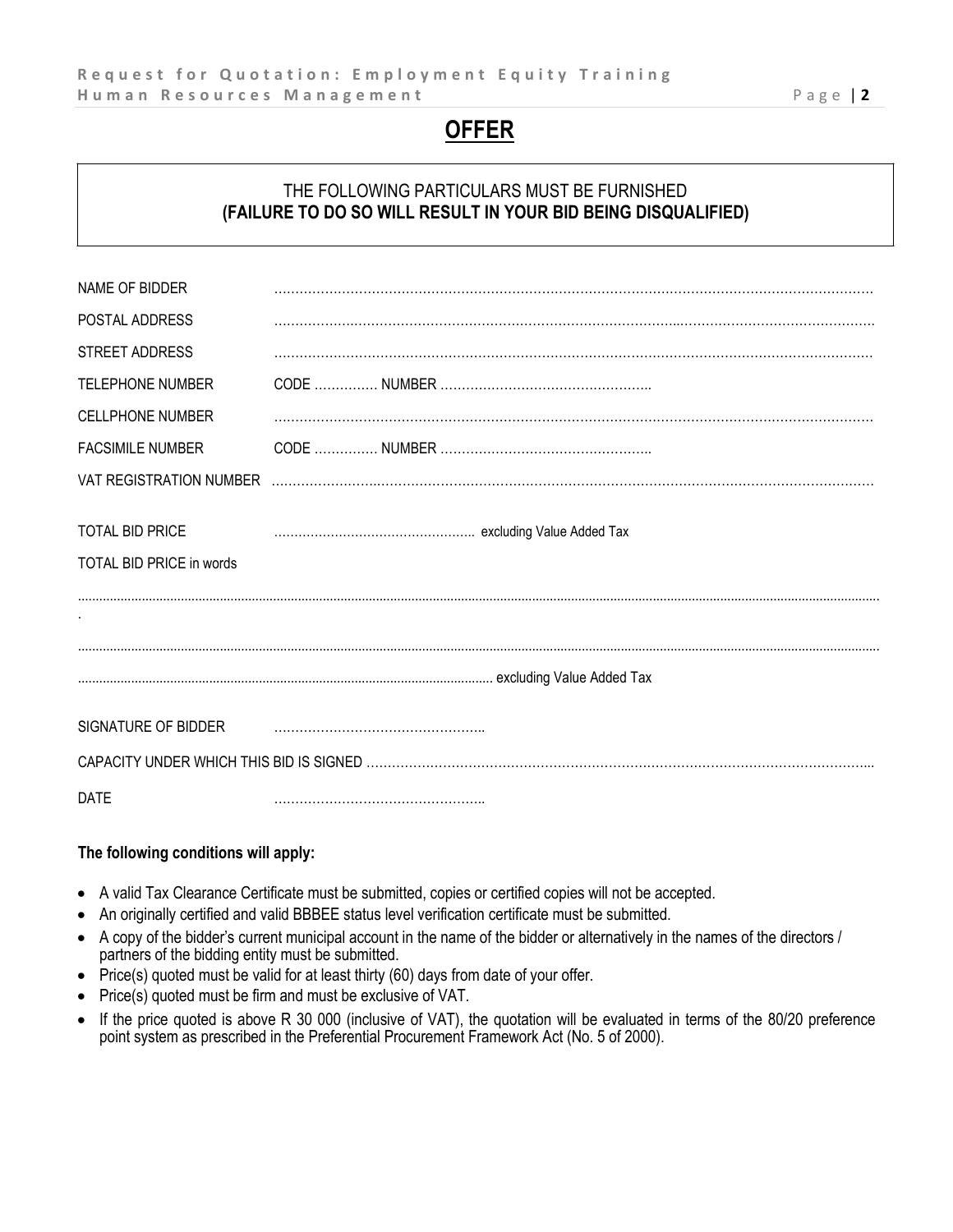**Failure to comply with these conditions may invalidate your offer.**

#### **To all our stakeholder**

#### **RE: The channels of reporting fraudulent and Corrupt Activities**

The City of Johannesburg has a **zero-tolerance approach to Fraud, Theft, Corruption, Maladministration, and Collusion** by suppliers with employees. To reinforce this commitment, more channels have been added to report any Fraudulent and Corrupt activities.

Instances of corporate fraud and misconduct remain a constant threat to service delivery. The City of Johannesburg took a resolution to adopt strategic interventions aimed at combatting fraud and corruption. The City took a decision to centralize the reporting of fraudulent and corrupt activities through the establishment of an independent fraud hotline which is managed by independent service providers.

All people doing business with the Johannesburg Development Agency are encouraged to report any corrupt or illegal practice.

Employees are encouraged to report fraud, waste or other concerns suggestive of dishonest or illegal activities.

## **Anyone can report fraudulent and corrupt activities through one of the following channels:**

- Toll free number………………………………..0800 002 587
- Toll free Fax ………………………………………0800 007 788
- SMS (charged @ R1.50)…………………..32840
- Email Address:…………………………………..anticorruption@tip-offs.com
- Web site:……………………………………………www.tip-off.com
- Free post:…………………………………………Free post, KNZ 138, Umhlanga, 4320



Let's join hands to take up the Fight against Fraud and Corruption in our society.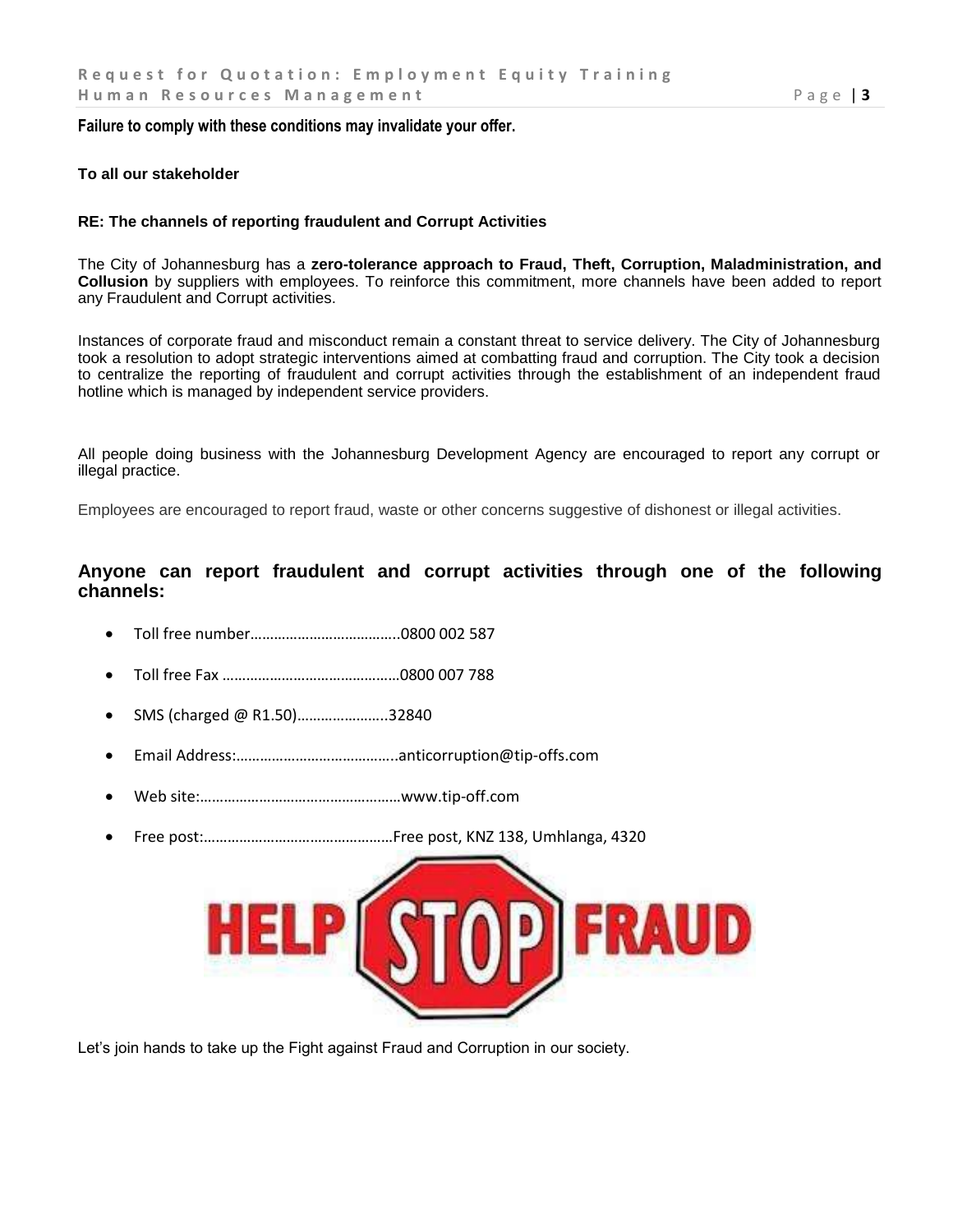### **1. LOCATION**

Majority of the work will be undertaken at the JDA's office due to the nature of the work which predominately requires engagement with JDA officials to develop the required material and conduct workshops.

### **2. SCOPE OF WORK**

The training will be attended by Johannesburg Development Agency employees, as and when required. The exact number will be confirmed as soon as confirmation from each employee is secured. The training course content should cover the following:

- 2.1 Develop a common understanding of the Employment Equity and Skills Development Acts and their relevance to business in South Africa
- 2.2 Understand the functions and responsibilities of Employment Equity Consultation Committees
- 2.3 Know how to provide a meaningful contribution as members of a committee, through the understanding of essential skills required for consultation and meeting processes
- 2.4 Consult constructively with all staff on the drawing up and implementation of Employment Equity plans
- 2.5 Share information on what other South African organizations are doing to practically implement EE plans

### **3. DURATION**

The training should be facilitated for (2) two days and the date of the training will be communicated as soon as the venue and number of employees that will be attending is confirmed.

### **4. THE DELIVERABLES**

- 4.1 Training material as a point of reference and facilitating the training.
- 4.2. Certificates of competence to be issued by the provider upon submission of POE

## **5. PROPOSAL CONTENT**

The bidder's submission must provide the JDA with sufficient information to enable the employer to make a sound and fair evaluation of the proposal. It must clearly indicate the **relevant** previous experience, capability (CVs of the Facilitating Team), and capacity (Size of the organisation, availability of officials to undertake the task) of the bidding entity to undertake the project. The Quotation should **use the same item numbers as below**.

The following minimum documentation must be provided:

- 5.1. THE "OFFER" PAGE MUST BE COMPLETED IN FULL AND SIGNED. Any bidder who fails to do so will be disqualified**.**
- 5.2. Tenderers are required to submit a detailed fee proposals based on the requirements set out in item 2 and 4 above and to ensure that the final TOTAL FEE IS CORRECTLY TRANSFERRED TO THE "OFFER" PAGE. Any bidder who fails to do so will be disqualified.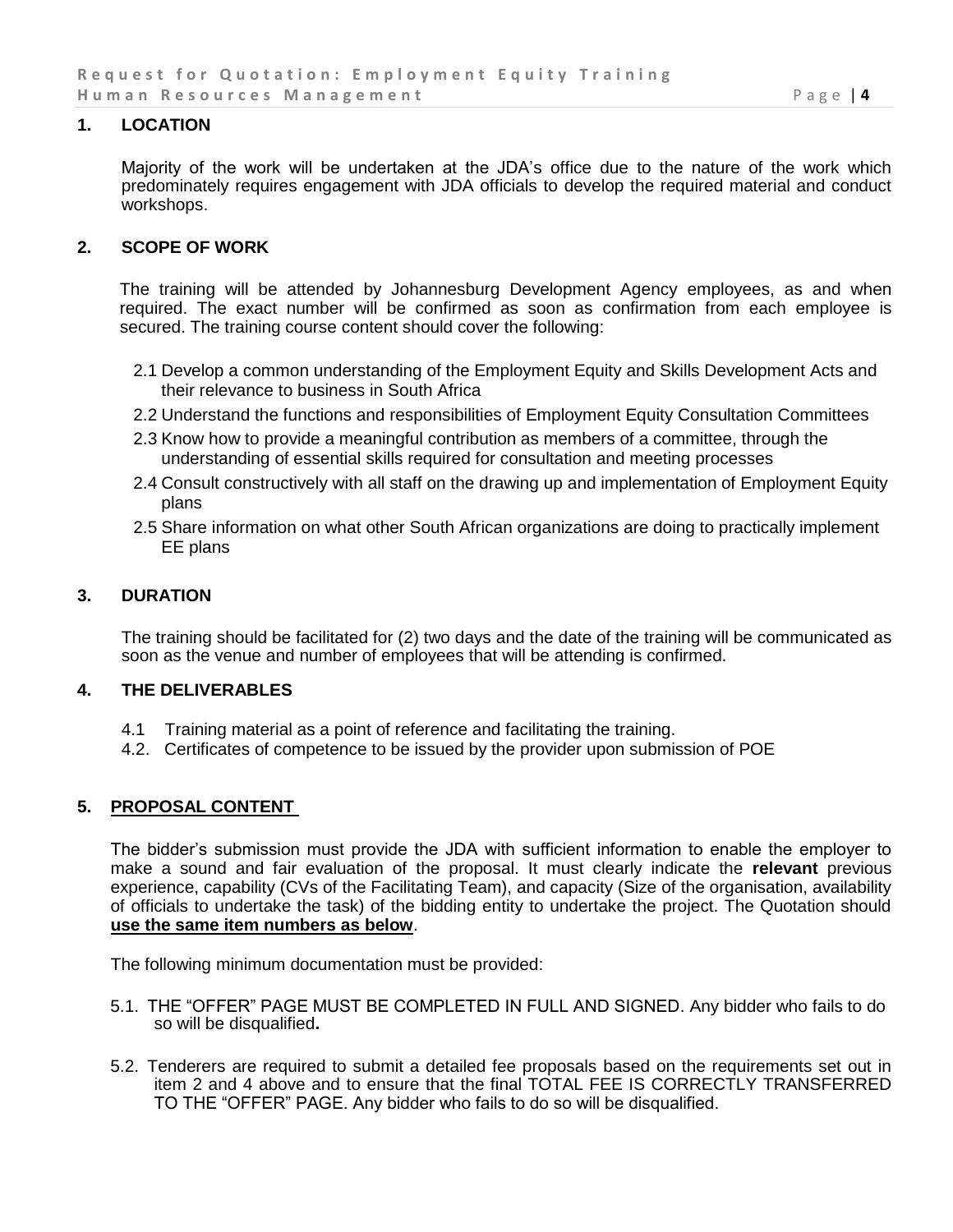- 5.3. A valid Tax Compliance Status letter. No award will be made to a service provider whose tax matters are not in order with the South African Revenue Services**.**
- 5.4. No award will be made to a service provider who is not registered with the National Treasury Supplier Database**.**
- 5.5. Company registration documents.
- 5.6. A certified and valid BBBEE status levels verification certificate or a certified copy thereof, substantiating the bidding entities BBBEE rating or a sworn affidavit. Only certificates issued by verification agencies accredited by the South African Accreditation System (SANAS), or by registered auditors approved by the Independent Regulatory Board of Auditors (IRBA) will be accepted. **FAILURE TO SUBMIT AS REQUIRED WILL RESULT IN THE BIDDER SCORING ZERO (0) POINTS FOR BBBEE.**
- 5.7. Latest copy of the bidding entity's municipal rates account in the name of the bidding entity or alternatively in the names of the directors / partners of the bidding entity.
- 5.8. A statement from an independent auditor / accountant regarding the tenderer's financial standing to undertake this project.
- 5.9. Details of directors / partners / members and shareholders.
- 5.10. Certificates of membership/s to industry bodies.(If applicable)
- 5.11. A corporate brochure. Alternatively a brief summary of the entity's background.
- 5.12. Provide information on the individuals who will be assigned to **this project (NOT the entire company)**. The following **must** be addressed :
	- $\blacktriangleright$
	- role/s and responsibility/ies on this project
	- ⋗ relevant qualifications
	- number of years of relevant experience in the industry and in the proposed role
	- a percentage estimate of the time planned to be dedicated to this project by each person
	- detailed CV's for each member of the team noting their specific relevant project experience [project description, role and responsibilities, project value.

## **Accreditation Requirements:**

- The provider must be accredited and registered by the SETA and/or Council for Higher Education (CHE)
- The provider/s must be accredited and/or registered for the said qualifications
- The provider/s must be registered and/or accredited as an RPL assessment center and the tools must be registered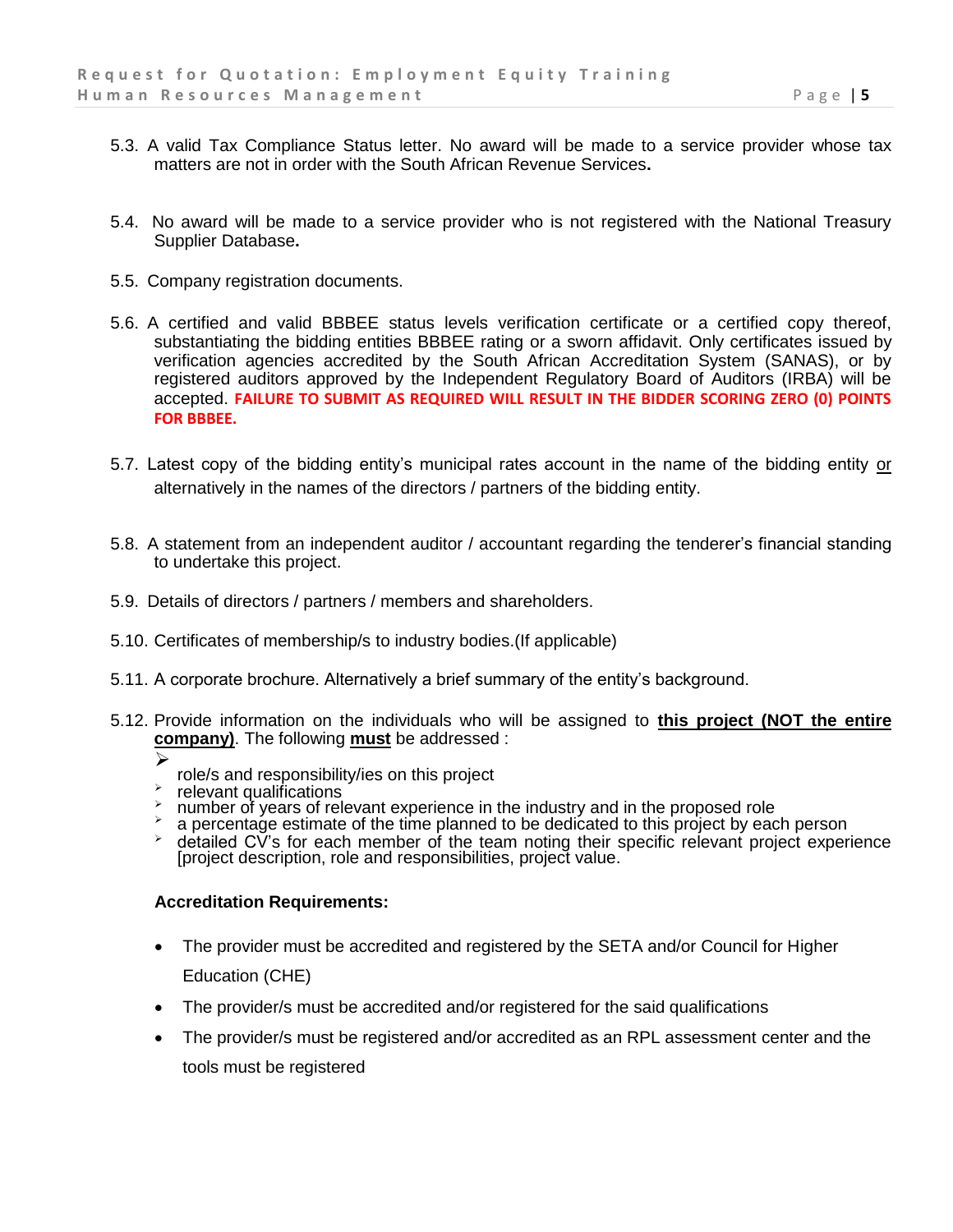- The provider will be responsible to project manage this intervention from implementation to certification.
- The provider must have registered facilitators to implement these interventions in-house.
- The provider will be required to conduct contact sessions (In-house Training or alternative)
- Remediation for Not Yet Competent learners
- All assessments and re-assessments to be coordinated and conducted by the service provider.
- Reports:
	- o Records of all assessments should be recorded and forwarded to the HR Manager
	- o Progress reports should be forwarded to the HR Manager.
	- o Consolidated reports should be provided to HR Manager.
- Credentials (CVs') of Facilitators that will facilitate the training need to be provided.
- 5.13. The forms A to F annexed, must be scrutinized, completed in full and submitted together with your quotation.

### **Failure to comply with the requirements in item 5 will result in tenderers being negatively scored for responsiveness or disqualified for non-compliance.**

### **Note for consortium and joint ventures**

The items above are to be addressed and completed by **EACH** member of the consortium or joint

venture.

- An agreement between all parties of the consortium or joint venture is to accompany the tender submission
- A lead consultant is to be appointed and noted in the submission

## **PRICING SCHEDULE**

|                                                                        | A: SERVICE PROVIDER COST SCHEDULE                                                            |                                  |  |  |  |
|------------------------------------------------------------------------|----------------------------------------------------------------------------------------------|----------------------------------|--|--|--|
| No.                                                                    | <b>Item</b>                                                                                  | <b>Deliverable / Activities</b>  |  |  |  |
| $\overline{1}$                                                         | Training packs &<br>materials per person<br>(Including)<br>Development of study<br>material) | As per project scope (section 2) |  |  |  |
| $\overline{2}$                                                         | Certificate of<br>competency per<br>person                                                   |                                  |  |  |  |
| ن                                                                      | Training sessions per<br>person                                                              |                                  |  |  |  |
| TOTAL (Excl. Vat) The total amount must carried over to the offer page |                                                                                              |                                  |  |  |  |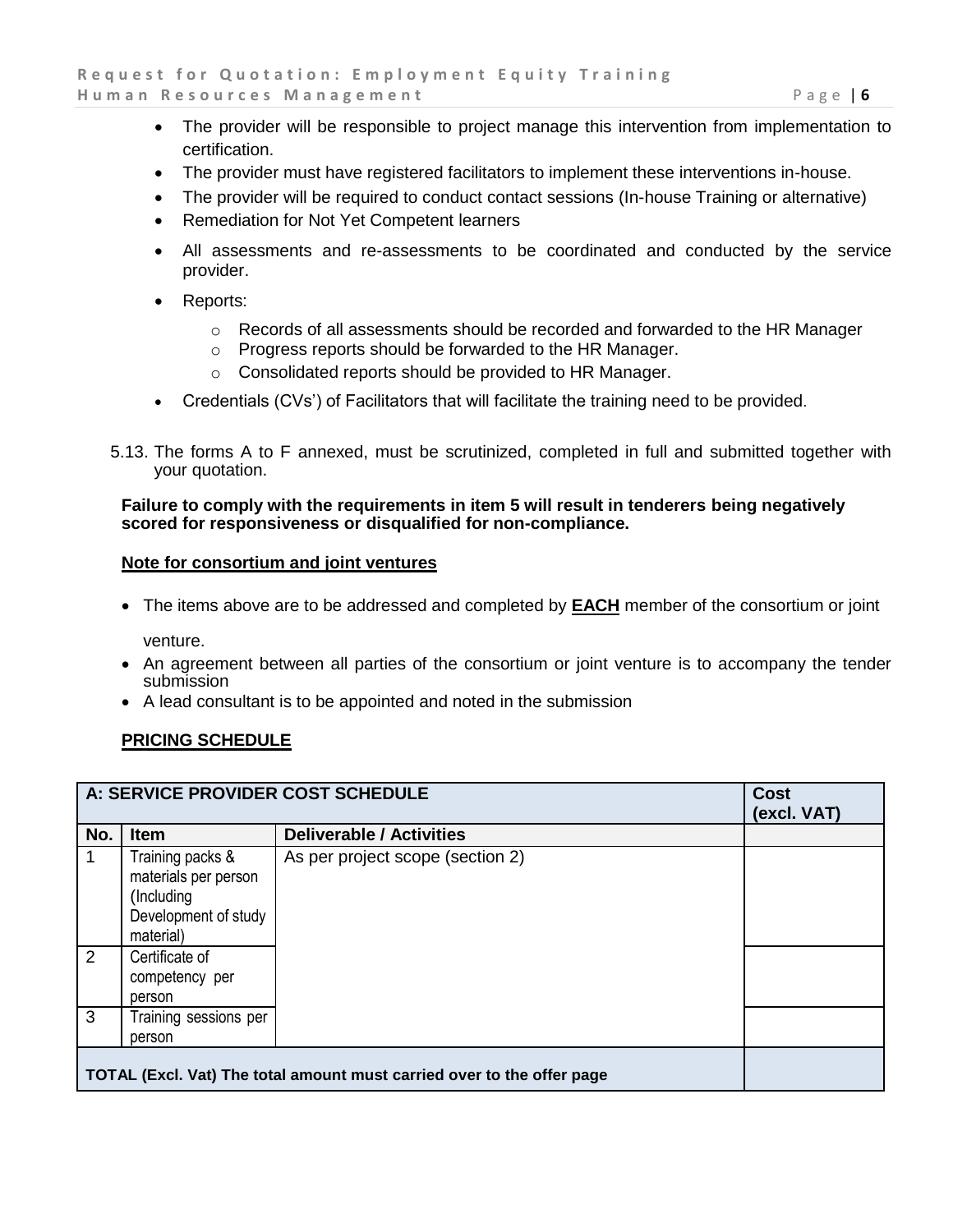# **IMPORTANT NOTICE: IN YOUR RESPONSE YOU ARE REQUESTED TO PROVIDE US WITH A DETAILED FEE PROPOSAL TABLE FORMAT OF YOUR FEE BREAKDOWN FOR THE REQUIRED ITEMS REQUESTED.**

**TENDERERS MUST ENSURE THAT THE FINAL TOTAL FEE IS CORRECTLY CARRIED TO THE "OFFER" PAGE. THE VALUE RECORDED ON THE OFFER PAGE WILL BE REGARDED AS THE TENDERED AMOUNT.** 

# **FAILING TO PRICE AS REQUIRED WILL RESULT IN THE TENDER BEING DISQUALIFIED.**

# **6. ASSESSMENT CRITERIA**

Submissions will be evaluated on the criteria to follow:

- Compliance
- Technical
- Price and Empowerment

## **6.1 Compliance**

**Bidders will be disqualified for:**

- **If any of its directors are listed on the register of defaulters;**
- **In the case of a bidder who during the last five years has failed to perform satisfactorily on previous contracts with the JDA or any other organ of state after written notice was given to that bidder that performance was unsatisfactory;**
- **Bidders who did not complete, in full, the tender offer page (i.e. priced, all registration numbers provided and signed);**
- **Bidders whose tender document has been completed in pencil;**
- **Bidders whose document has been faxed;**
- **Bidders whose tender document has been received after the closing time;**
- **Bidders whose tender document has not been deposited in the tender box at the time of closing;**
- **Bidders who fail to price as required i.e. as stipulated in item 4 herein;**
- **Bidders who did not comply with any other requirement as set out in the tender specifications;**
- **Bidders who failed to attend the compulsory tender briefing session;**
- **Bidders who have any directors in the employment of the state.**

## **6.2 Technical**

**Total points: 100 Bidders will be required to score minimum points of 70% of 100 points which is 70 points.**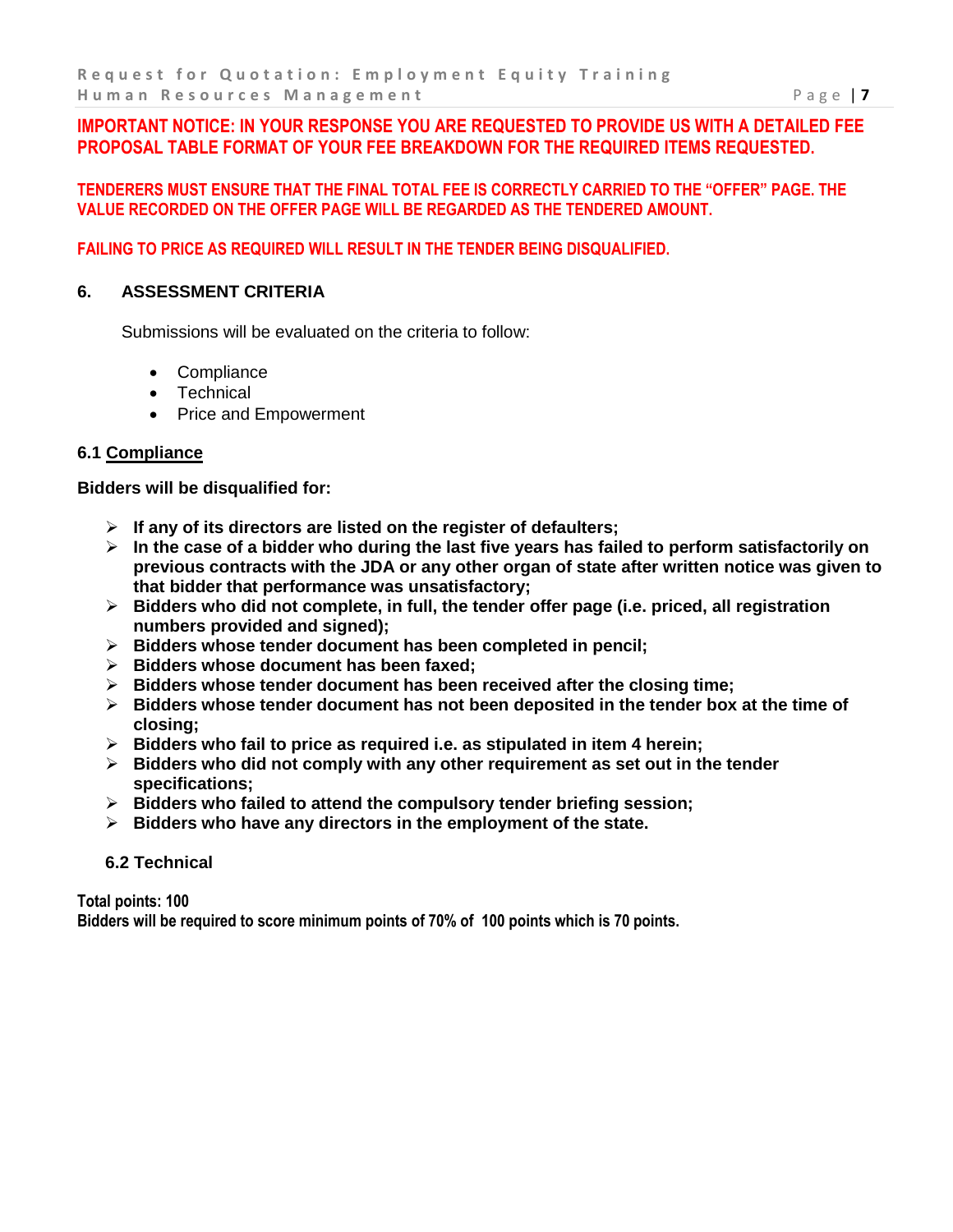| <b>KEY</b><br><b>RETURNABLE</b><br><b>DOCUMENTS</b> | <b>Total</b><br><b>Points</b> | <b>Criteria</b>                                                                           | <b>Description of Criteria</b>                                     | <b>Points</b> |  |  |  |  |  |
|-----------------------------------------------------|-------------------------------|-------------------------------------------------------------------------------------------|--------------------------------------------------------------------|---------------|--|--|--|--|--|
| A                                                   | 10                            | Original or Certified Copy of BBBEE Certificate<br>(Sworn affirdavit)                     | Points will only be allocated for<br>documents correctly completed | N/A           |  |  |  |  |  |
|                                                     |                               | Company registration documents                                                            | and signed.                                                        |               |  |  |  |  |  |
|                                                     |                               | Latest municipal account / Lease agreement                                                |                                                                    | N/A           |  |  |  |  |  |
|                                                     |                               | A statement from an independent auditor /                                                 |                                                                    |               |  |  |  |  |  |
|                                                     |                               | accountant regarding the tenderer's financial                                             |                                                                    | N/A           |  |  |  |  |  |
|                                                     |                               | standing to undertake this project or Audited                                             |                                                                    |               |  |  |  |  |  |
|                                                     |                               | financial statement for the past three years.                                             |                                                                    |               |  |  |  |  |  |
|                                                     |                               | Certified copies of directors / partners identity                                         |                                                                    | N/A           |  |  |  |  |  |
|                                                     |                               | documents                                                                                 |                                                                    |               |  |  |  |  |  |
|                                                     |                               | Forms A to E completed in full and signed                                                 |                                                                    | 10            |  |  |  |  |  |
| <b>COMPANY</b><br><b>EXPERIENCE</b>                 | <b>Total</b><br><b>Points</b> | <b>Criteria</b>                                                                           | Description of criteria                                            | <b>Points</b> |  |  |  |  |  |
| B                                                   | 40                            | More than 5 years of experience with solid track                                          | Points will only be allocated for                                  | 40            |  |  |  |  |  |
|                                                     |                               | record of providing Employment Equity Training                                            | training on Business Report                                        |               |  |  |  |  |  |
| Company                                             |                               | 3 years to 4 years of experience with solid track                                         | Writing                                                            | 30            |  |  |  |  |  |
| Experience and                                      |                               | record of providing Employment Equity Training                                            |                                                                    |               |  |  |  |  |  |
| Track record for                                    |                               | 1 to 2 years of experience with solid track record                                        |                                                                    | 20            |  |  |  |  |  |
| training on                                         |                               | of providing Employment Equity Training                                                   |                                                                    |               |  |  |  |  |  |
| Employment                                          |                               |                                                                                           |                                                                    |               |  |  |  |  |  |
| <b>Equity Training</b>                              |                               |                                                                                           |                                                                    |               |  |  |  |  |  |
| <b>CONTACTABLE</b><br><b>REFERENCES</b>             | <b>Total</b><br><b>Points</b> | <b>Criteria</b>                                                                           | Description of criteria                                            | <b>Points</b> |  |  |  |  |  |
| $\mathcal{C}$                                       | 30                            | 5 years' experience as a training facilitator on                                          | Points will only be allocated for                                  | 30            |  |  |  |  |  |
|                                                     |                               | Employment Equity Training with references as                                             | experience on training for                                         |               |  |  |  |  |  |
| Experience of                                       |                               | Lead Facilitator for related training on                                                  | business report writing of the                                     |               |  |  |  |  |  |
| proposed<br>facilitator                             |                               | <b>Employment Equity Training</b><br>3 - 4 years' experience as a training facilitator on | proposed facilitator                                               | 20            |  |  |  |  |  |
|                                                     |                               | Employment Equity Training with references as                                             |                                                                    |               |  |  |  |  |  |
|                                                     |                               | Lead Facilitator for related training on                                                  |                                                                    |               |  |  |  |  |  |
|                                                     |                               | <b>Employment Equity Training</b>                                                         |                                                                    |               |  |  |  |  |  |
|                                                     |                               | Less than 3 years' experience as a training                                               |                                                                    | 10            |  |  |  |  |  |
|                                                     |                               | facilitator on Employment Equity Training with                                            |                                                                    |               |  |  |  |  |  |
|                                                     |                               | references as Lead Facilitator for related training                                       |                                                                    |               |  |  |  |  |  |
|                                                     |                               | on Employment Equity Training                                                             |                                                                    |               |  |  |  |  |  |
| <b>CONTACTABLE</b><br><b>REFERENCES</b>             | <b>Total</b><br><b>Points</b> | <b>Criteria</b>                                                                           | Description of criteria                                            | <b>Points</b> |  |  |  |  |  |
| D                                                   | 20                            | Five or more satisfactory references for related                                          | Points will only be allocated for                                  | 15            |  |  |  |  |  |
|                                                     |                               | training on Employment Equity Training.                                                   | references on related training                                     |               |  |  |  |  |  |
| Contactable                                         |                               | Only three to four satisfactory references for                                            | on Employment Equity                                               | 10            |  |  |  |  |  |
| reference (on                                       |                               | related training on Employment Equity Training.                                           | Training as listed in the                                          |               |  |  |  |  |  |
| client letter head)                                 |                               | Only one to two satisfactory references for related                                       | schedule requested (Annexure                                       |               |  |  |  |  |  |
| for related training<br>on Employment               |                               | training on Employment Equity Training.                                                   | D)                                                                 | 5             |  |  |  |  |  |
| <b>Equity Training</b>                              |                               |                                                                                           | References must be on the                                          |               |  |  |  |  |  |
|                                                     |                               |                                                                                           | client's letterhead or on a                                        |               |  |  |  |  |  |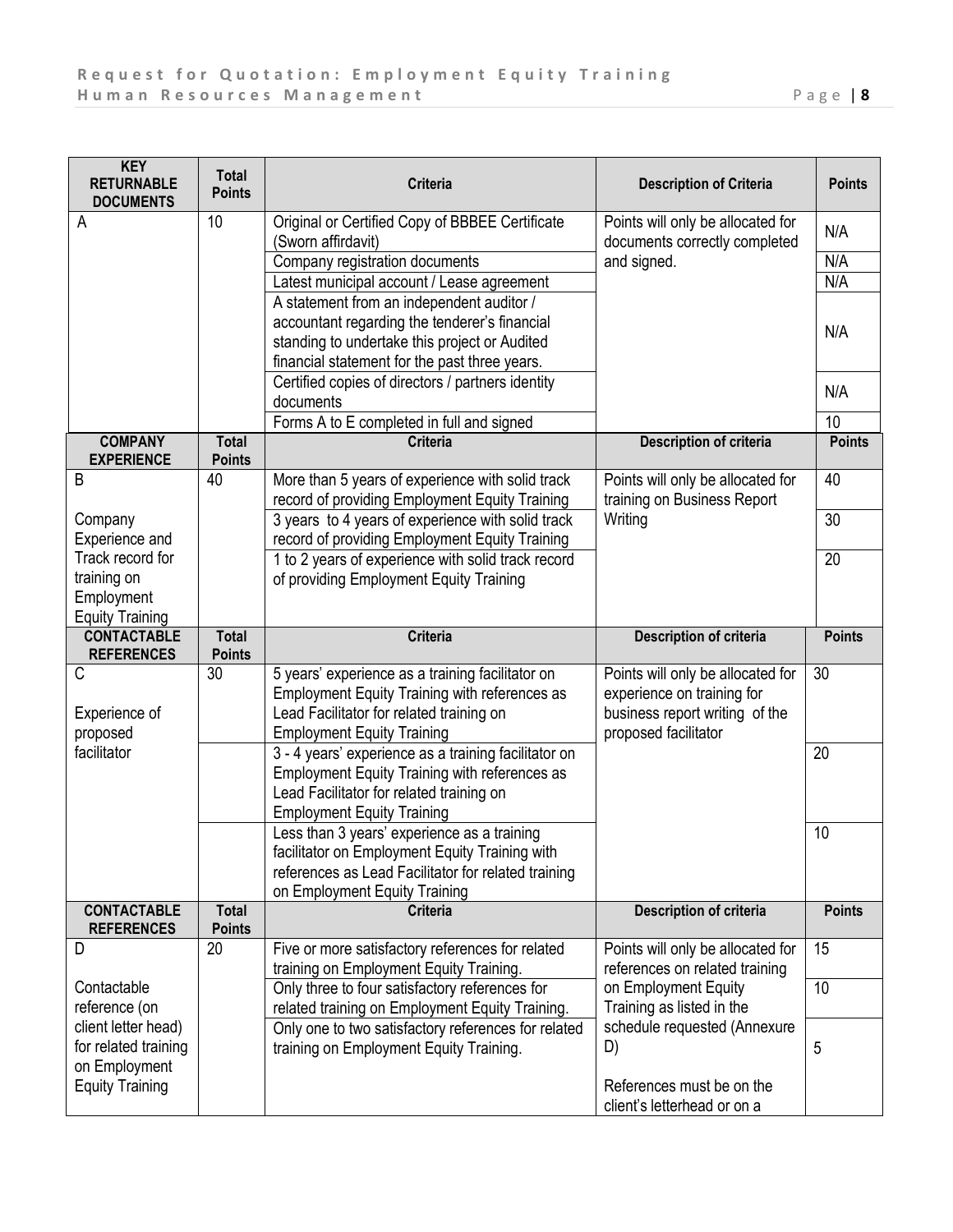| <b>COMPANY</b><br><b>EXPERIENCE</b> | Total<br><b>Points</b> | <b>Criteria</b> | <b>Description of criteria</b>                                                                                                        | <b>Points</b> |
|-------------------------------------|------------------------|-----------------|---------------------------------------------------------------------------------------------------------------------------------------|---------------|
|                                     |                        |                 | document stamped by the<br>client and must confirm the<br>project description, services<br>rendered in order to obtain the<br>points. |               |
|                                     |                        |                 | If any of the required<br>information does not appear in<br>the reference, zero points will<br>be awarded.                            |               |

## **6.3 Price and Empowerment**

Having completed a technical evaluation, the procedure for the evaluation of technically qualifying tenders is Method 2 (Price and Preferences). The Preference Point System assigns a score to each tenderer based on the tender price and on the tenderer's BBBEE status. These scores are combined to determine an overall score for the tender. The tender with the highest score will be considered for acceptance.

The Preference Point System will be applied as follows:

- $\triangleright$  For tenders below R50 million
	- 80 points are assigned to price
	- Up to 20 points are assigned to BBBEE status per the table under item 7.3.1
- $\triangleright$  Points scored will be rounded off to the nearest 2 decimal places

## 6.3.1 Points awarded for BBBEE status level

Points will be awarded for empowerment (BBBEE), in accordance with the Preferential Procurement Regulations 2017 published in Government Gazette No. 40553 dated 20 January 2017. The table overleaf is applicable in this regard:

| <b>B-BBEE Status Level</b>       | <b>Number of Points</b>   |
|----------------------------------|---------------------------|
| Of Contributor                   | Tenders above R50 million |
|                                  | 20                        |
| י                                | 18                        |
| -2                               | 14                        |
|                                  | 12                        |
| 5                                |                           |
| 6                                |                           |
|                                  |                           |
|                                  |                           |
| <b>Non-Compliant contributor</b> |                           |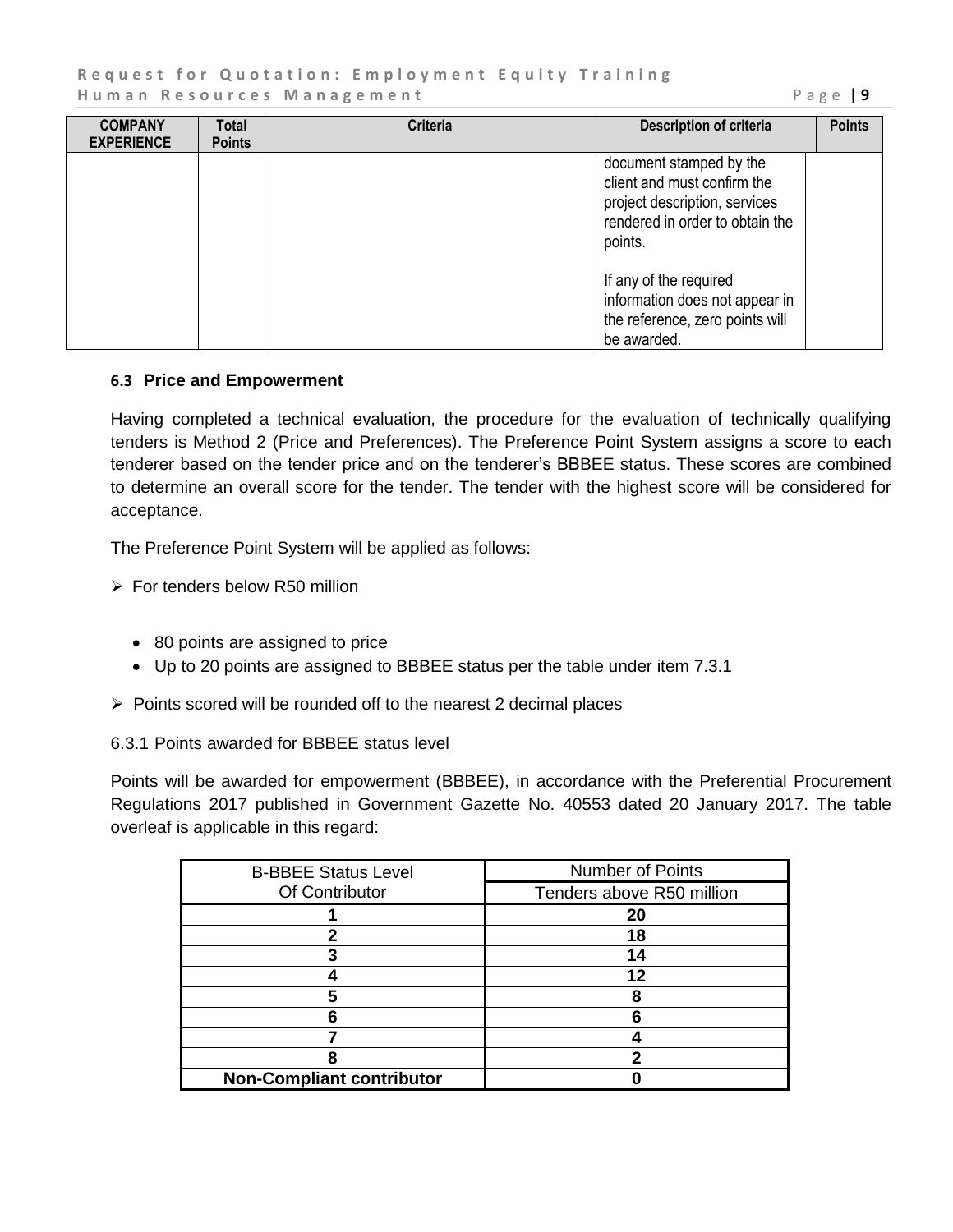#### **Notes**

- 6.3.1.1 "B-BBEE status level of contributor" means the B-BBEE status received by a measured entity based on its overall performance using the relevant scorecard contained in the Codes of Good Practice on Black Economic Empowerment, issued in terms of section 9(1) of the Broad-Based Black Economic Empowerment Act ( Act No.53 of 2003).
- 6.3.1.2 Tenderers must submit their original and valid B-BBEE status level verification certificate substantiating their B-BBEE rating. Certificates issued by either verification agencies accredited by the South African Accreditation System (SANAS) or by registered auditors approved by the Independent Regulatory Board for Auditors (IRBA) are acceptable. **FAILURE TO SUBMIT A BBBEE STATUS LEVEL CERTIFICATE WILL RESULT IN THE BIDDER SCORING ZERO (0) POINTS FOR BBBEE.**
- 6.3.1.3 An EME must submit a sworn affidavit confirming the following:
	- Annual Turnover Revenue of R10 million or less; and
	- Level of Black ownership
	- Any misrepresentation in terms of bullet point above constitutes a criminal offence as set out in the B-BBEE Act as amended.
- 6.3.1.4 The submission of such certificates must comply with the requirements of instructions and guidelines issued by the National Treasury and be in accordance with notices published by the Department of Trade and Industry in the Government Gazette.
- 6.3.1.5 A trust, consortium or joint venture will qualify for points for their B-BBEE status level as a legal entity, provided that the entity submits their B-BBEE status level certificate.
- 6.3.1.6 A trust, consortium or joint venture will qualify for points for their B-BBEE status level as an unincorporated entity, provided that the entity submits their consolidated B-BBEE scorecard as if they were a group structure and that such a consolidated B-BBEE scorecard is prepared for every separate tender.
- 6.3.1.7 A person will not be awarded points for B-BBEE status level if it is indicated in the tender documents that such a tenderer intends sub-contracting more than 25% of the value of the contract to any other enterprise that does not qualify for at least the points that such a tenderer qualifies for.
- 6.3.1.8 A person awarded a contract will not be permitted to sub-contract more than 25% of the value of the contract to any other enterprise that does not have an equal or higher B-BBEE status level than the person concerned.

## 6.3.2 Formula for scoring tender price

The following formula will be used to calculate the points for price.

 $P_s = X [1 - (Pt - P_{min})]$ 

**Pmin**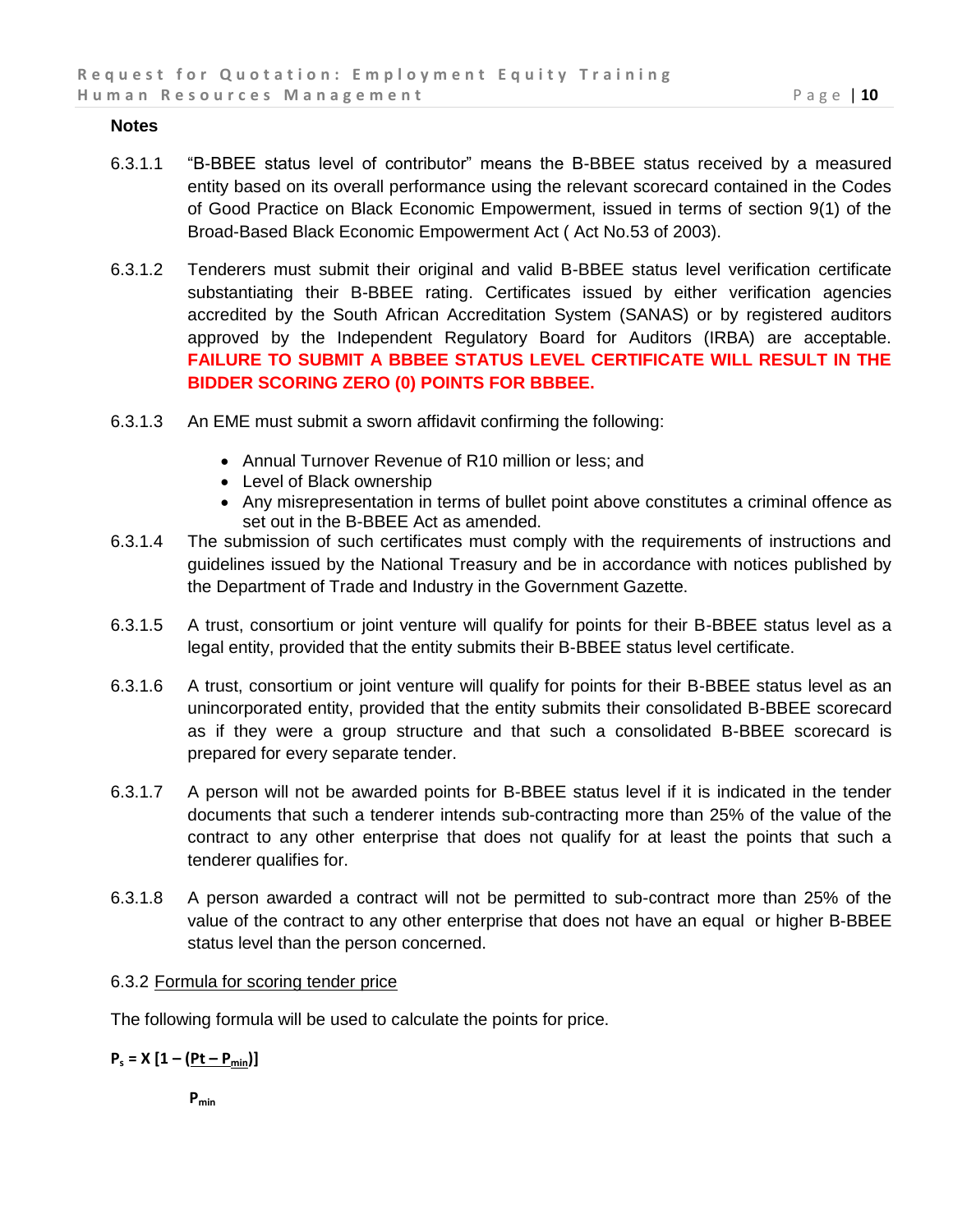#### **Where**

**P<sup>s</sup> =** Points scored for comparative price of tender under consideration

- **P<sup>t</sup> =** Comparative price of tender under consideration
- **Pmin** = Comparative price of lowest acceptable tender
- **X = Points** assigned to price

6.3.3 The total preference points for a tender are calculated with the formula

# $PP = P_s + P_{\text{bee}}$  Where

**PP** is the total number of preference points scored by the tenderer

**Ps** is the points scored for the comparative price of the tenderer, and

**Pbee** is the number of points awarded to the tenderer based on his certified B-BBEE status level.

# **7. CLOSING DATE, TIME AND VENUE FOR SUBMISSIONS**

The words **"Employment Equity Training** "must be written / typed clearly on the envelope. The envelope must be deposited in the tender box at the **Johannesburg Development Agency, Ground Floor, The Bus Factory, 3 Helen Joseph ( former President Street), Newtown** only between the hours of 08H00 and 12H00**.**

## **The Tender closes at 06 June 2019, 12:00.**

# **NO LATE / TELEPHONIC / FAXED / POSTAL TENDERS WILL BE ACCEPTED OR CONSIDERED**.

The Johannesburg Development Agency's selection of qualifying quotations shall be in the Johannesburg Development Agency's sole discretion and shall be final. The Johannesburg Development Agency does not bind itself to accept any particular Quotation and no correspondence will be entered into.

Queries can be addressed in writing to: Tumang Bokaba E-mail: [tbokaba@jda.org.za](mailto:%20tbokaba@jda.org.z)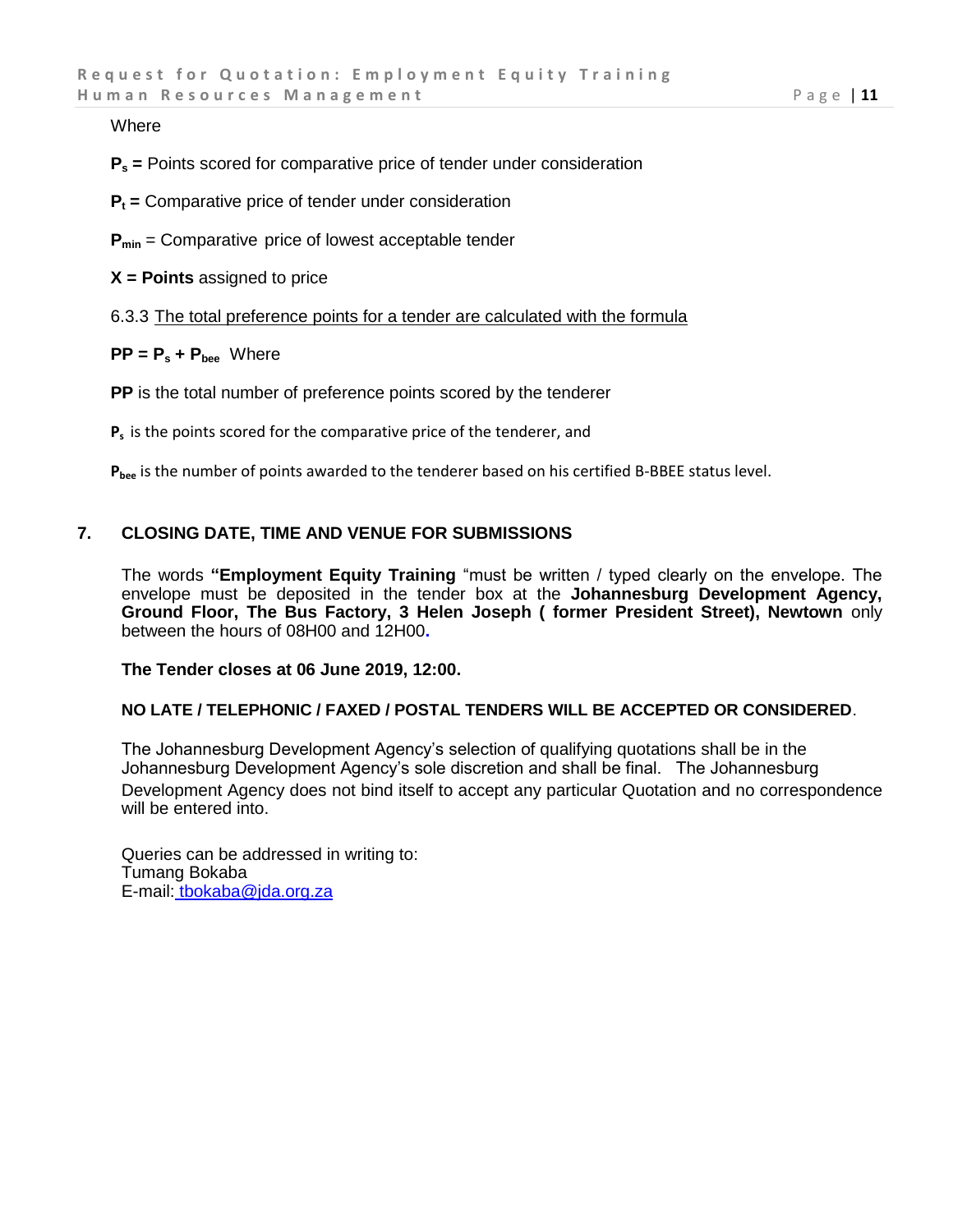# **FORM A: BUSINESS DECLARATION**

| <b>Tender/RFP Number</b>                                                          |                                                                                                                |
|-----------------------------------------------------------------------------------|----------------------------------------------------------------------------------------------------------------|
|                                                                                   |                                                                                                                |
| <b>Name of Company</b>                                                            |                                                                                                                |
| <b>Contact Person</b>                                                             |                                                                                                                |
| <b>Postal Address</b>                                                             |                                                                                                                |
|                                                                                   |                                                                                                                |
| <b>Physical Address</b>                                                           |                                                                                                                |
|                                                                                   |                                                                                                                |
| <b>Telephone Number</b>                                                           |                                                                                                                |
| <b>Fax Number</b>                                                                 |                                                                                                                |
| <b>Cell Number</b>                                                                |                                                                                                                |
| <b>E-mail Address</b>                                                             |                                                                                                                |
| <b>Company/enterprise Income</b><br><b>Tax Reference Number</b><br>a partnership) | (Insert personal income tax number if a one person business and personal income tax numbers of all partners if |
|                                                                                   |                                                                                                                |
|                                                                                   |                                                                                                                |
| Type of firm<br>1.                                                                |                                                                                                                |
| Partnership                                                                       |                                                                                                                |
| $\Box$<br>One person business/sole trader                                         |                                                                                                                |
| $\Box$<br>Close corporation                                                       |                                                                                                                |
| Public company                                                                    |                                                                                                                |
| Private company                                                                   |                                                                                                                |
|                                                                                   |                                                                                                                |

(Tick one box)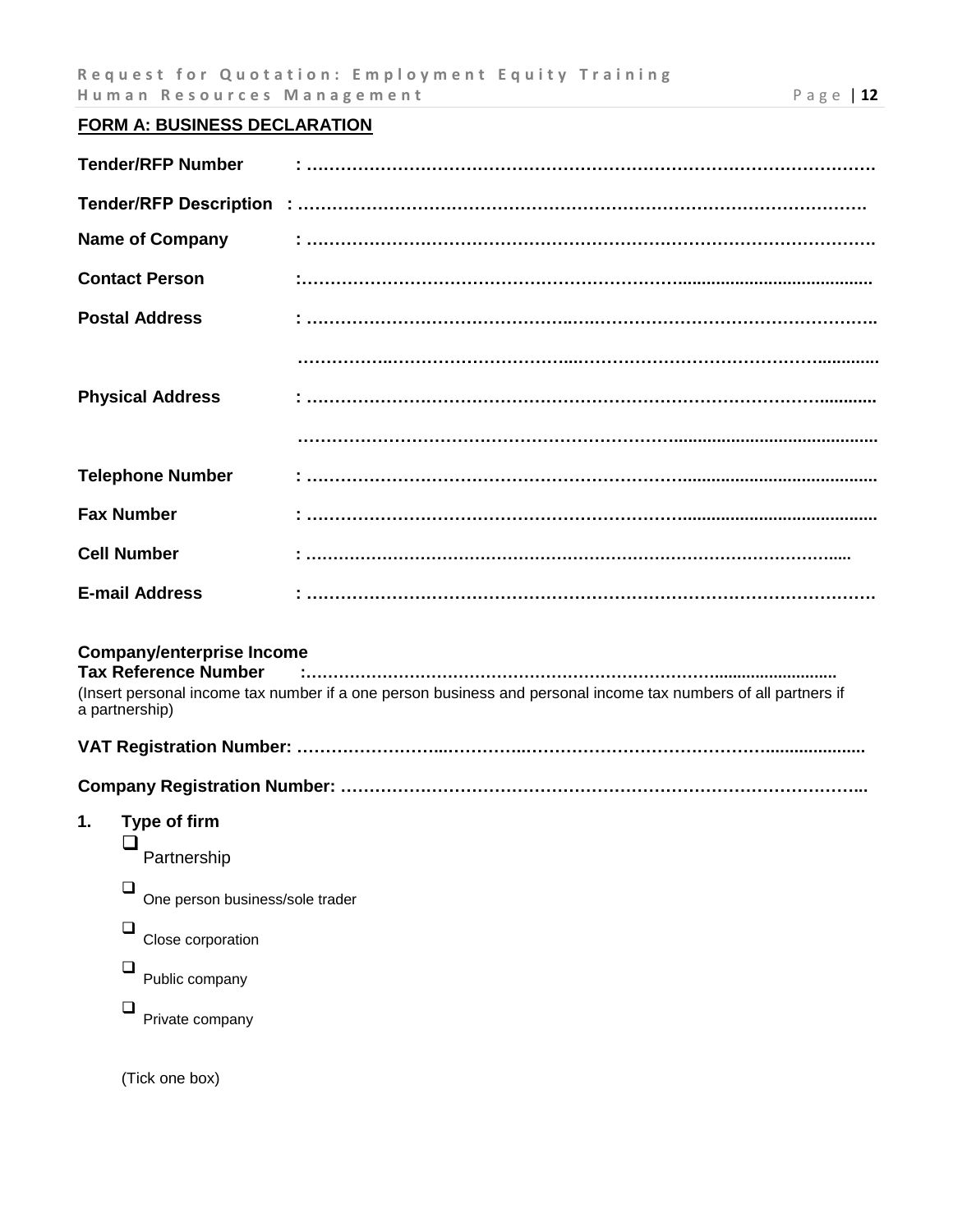|    | Request for Quotation: Employment Equity Training                                                                                                                                   |           |
|----|-------------------------------------------------------------------------------------------------------------------------------------------------------------------------------------|-----------|
|    | Human Resources Management                                                                                                                                                          | Page   13 |
| 2. | <b>Principal business activities</b>                                                                                                                                                |           |
|    |                                                                                                                                                                                     |           |
|    |                                                                                                                                                                                     |           |
|    |                                                                                                                                                                                     |           |
|    |                                                                                                                                                                                     |           |
|    |                                                                                                                                                                                     |           |
| 3. |                                                                                                                                                                                     |           |
|    |                                                                                                                                                                                     |           |
|    |                                                                                                                                                                                     |           |
| 4. | Detail all trade associations/professional bodies in which you have membership                                                                                                      |           |
|    |                                                                                                                                                                                     |           |
|    |                                                                                                                                                                                     |           |
|    |                                                                                                                                                                                     |           |
|    |                                                                                                                                                                                     |           |
|    |                                                                                                                                                                                     |           |
| 5. | Did the firm exist under a previous name?                                                                                                                                           |           |
|    | ⊔<br>Yes                                                                                                                                                                            |           |
|    | $\Box$<br><b>No</b>                                                                                                                                                                 |           |
|    | (Tick one box)                                                                                                                                                                      |           |
|    |                                                                                                                                                                                     |           |
|    |                                                                                                                                                                                     |           |
|    |                                                                                                                                                                                     |           |
| 6. | How many permanent staff members are employed by the firm:                                                                                                                          |           |
|    | Full Time :                                                                                                                                                                         |           |
|    | Part Time :                                                                                                                                                                         |           |
|    |                                                                                                                                                                                     |           |
|    |                                                                                                                                                                                     |           |
| 7. | In the case of a firm which renders services for different disciplines, how many permanent<br>staff members are employed by the firm in the discipline for which you are tendering: |           |
|    |                                                                                                                                                                                     |           |

| <b>Full Time</b> |  |  |  |  |  |  |  |  |  |  |  |  |  |
|------------------|--|--|--|--|--|--|--|--|--|--|--|--|--|
|                  |  |  |  |  |  |  |  |  |  |  |  |  |  |

**Part Time : …………………….**

**8. What is the enterprise's annual turnover for the last two years and what is the estimated turnover of current commitments from 1 July 2017 to 30 June 2018 (excl. VAT):**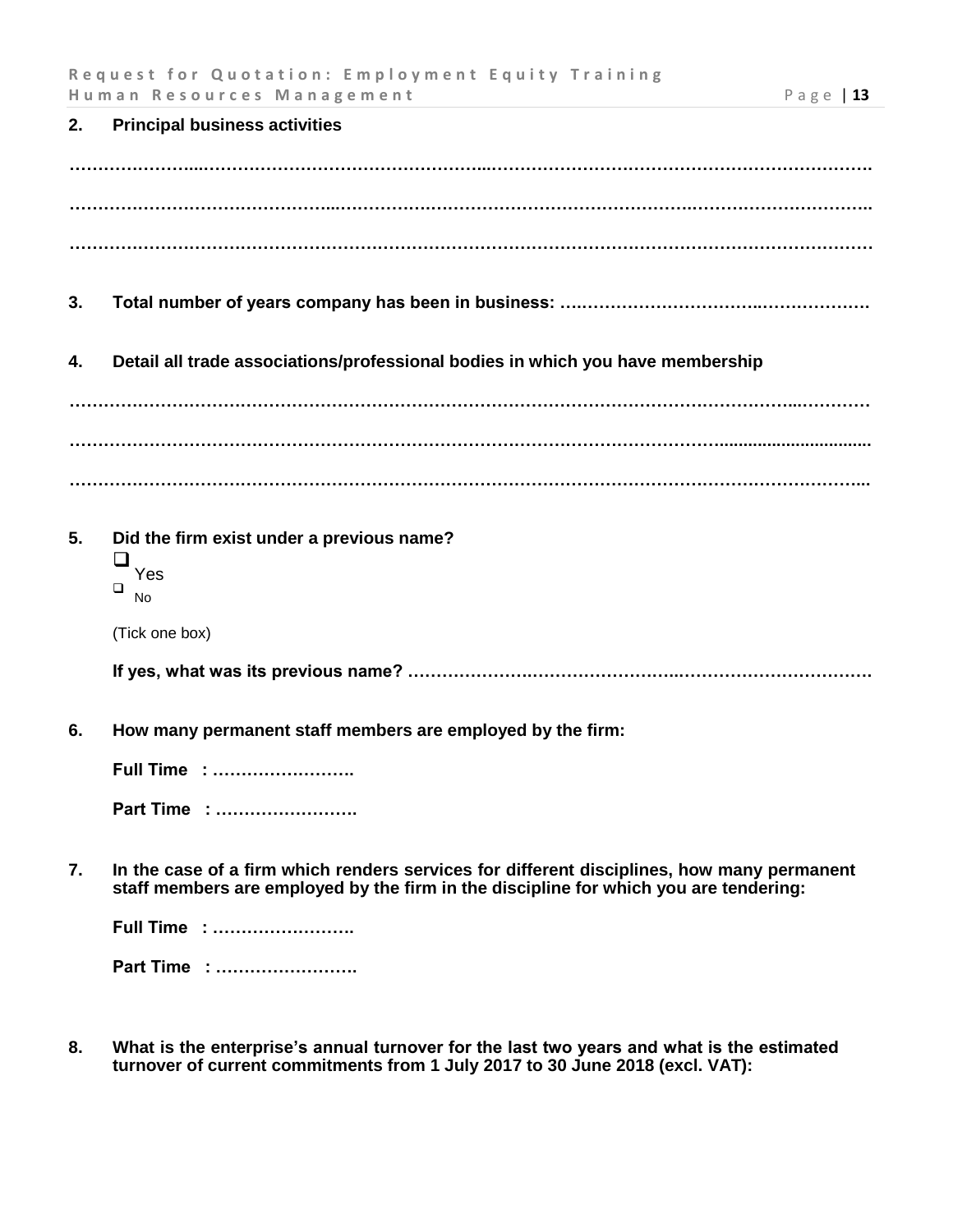| R | Year         |
|---|--------------|
| R | <b>Year </b> |
| R | Year         |

**9. List all contracts which your company is engaged in and have not yet completed:** 

| <b>CONTRACT</b><br><b>DESCRIPTION</b> | <b>LOCATION</b> | <b>COMPANY/</b><br><b>EMPLOYER</b> | <b>PROJECT</b><br><b>VALUE</b> | <b>ESTIMATED</b><br><b>FEES</b> | <b>EXPECTED</b><br><b>COMPLETION</b><br>(MONTH &<br>YEAR) |
|---------------------------------------|-----------------|------------------------------------|--------------------------------|---------------------------------|-----------------------------------------------------------|
|                                       |                 |                                    |                                |                                 |                                                           |
|                                       |                 |                                    |                                |                                 |                                                           |
|                                       |                 |                                    |                                |                                 |                                                           |
|                                       |                 |                                    |                                |                                 |                                                           |
|                                       |                 |                                    |                                |                                 |                                                           |
|                                       |                 |                                    |                                |                                 |                                                           |
|                                       |                 |                                    |                                |                                 |                                                           |
|                                       |                 |                                    |                                |                                 |                                                           |

### **10. Banking details**

I/We hereby request and authorise you to pay any amounts which may accrue to me/us to the credit of my/our account with the mentioned bank.

I/We understand that the credit transfers hereby authorised will be processed by computer through a system known as the *"ACB Electronic Fund Transfer Service"* and

I/We also understand that no additional advice of payment will be provided by my/our bank, but details of each payment will be printed on my/our bank statement or any accompanying voucher.

This authority may be cancelled by me/us giving **30 days** notice in writing.

**BANK : ………………………………………………………**

**BRANCH : ..……………………………………………………..**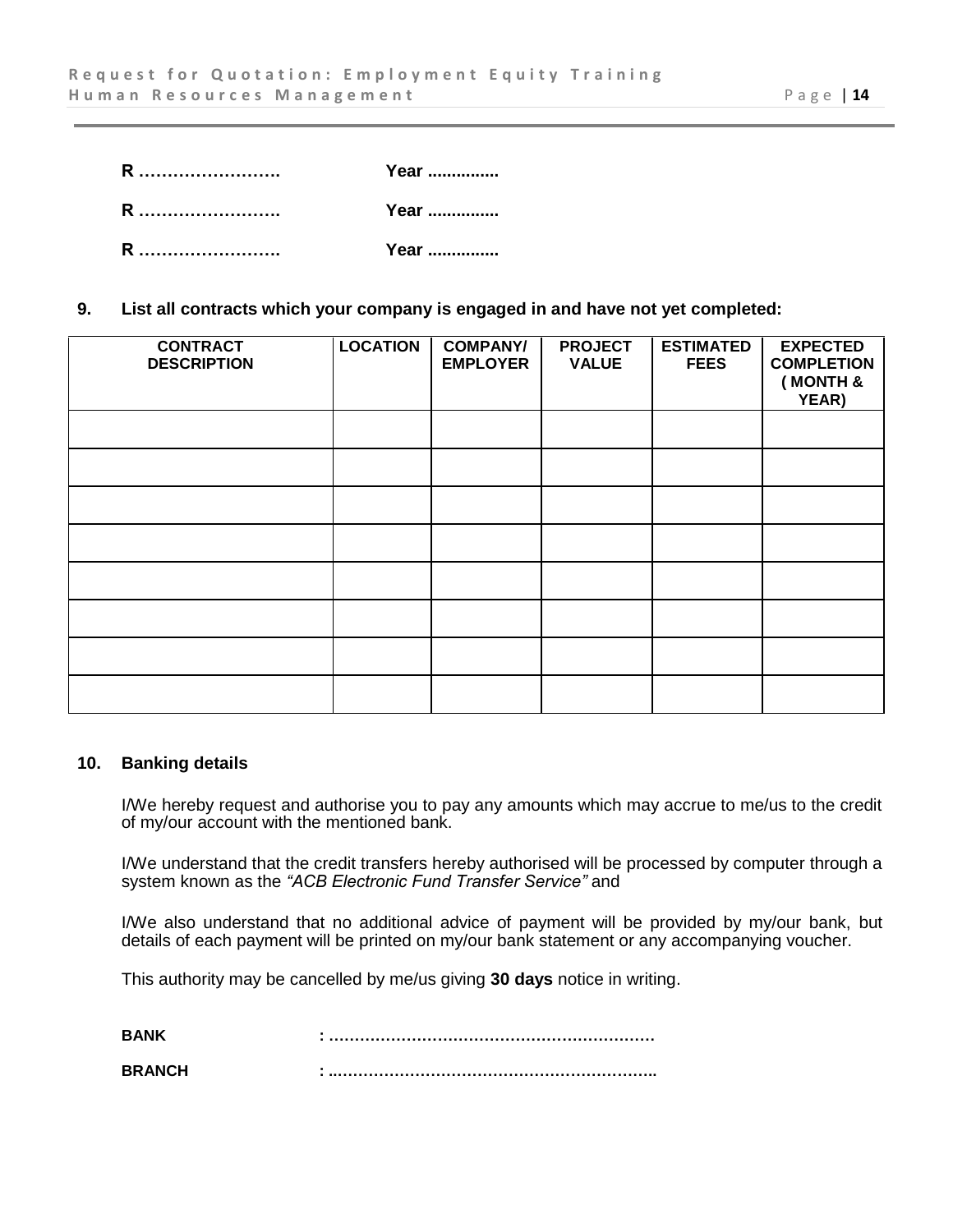| <b>BRANCH CODE</b>     |  |
|------------------------|--|
| <b>ACCOUNT NUMBER</b>  |  |
| <b>ACCOUNT HOLDER</b>  |  |
| <b>TYPE OF ACCOUNT</b> |  |
| <b>CONTACT PERSON</b>  |  |
| <b>CONTACT NUMBER</b>  |  |

#### *PLEASE INCLUDE ORIGINAL SIGNED AND STAMPED LETTER FROM THE BANK CONFIRMING THE COMPANY'S BANKING DETAILS, PHOTOSTAT COPIES AND LETTERS BEARING ELECTRONIC SIGNATURES WILL NOT BE ACCEPTABLE.*

**The undersigned, who warrants that he/she is duly authorised to do so on behalf of the company, affirms that the information furnished in response to this request for proposal is true and correct :**

| <b>SIGNATURE</b> |  |
|------------------|--|
|                  |  |
| <b>CAPACITY</b>  |  |
|                  |  |
| <b>DATE</b>      |  |

**COMPANY STAMP**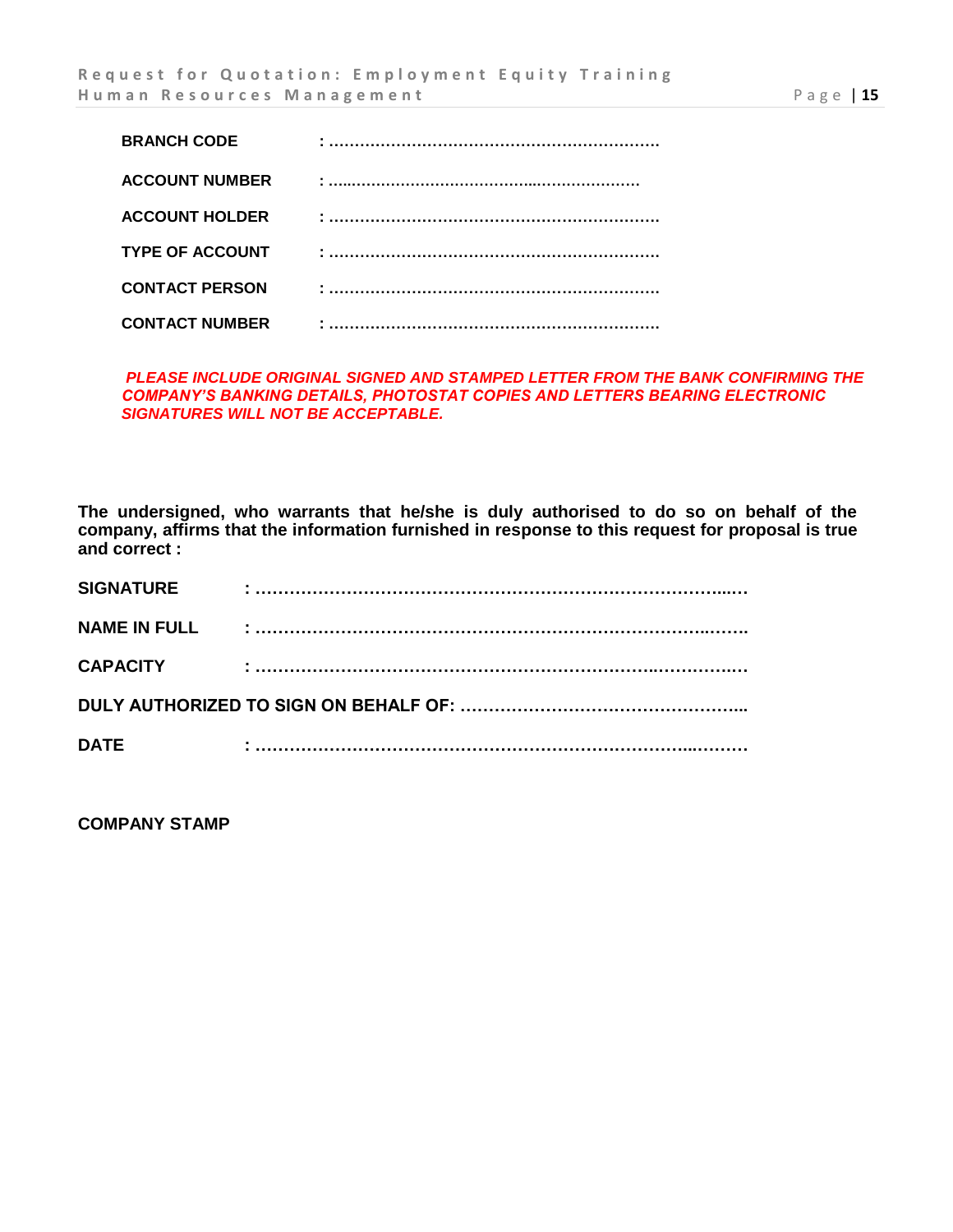### **FORM B: DECLARATION OF INTEREST**

- 1. No bid will be accepted from persons in the service of the state\*.
- 2. Any person, having a kinship with persons in the service of the state, including a blood relationship, may make an offer or offers in terms of this invitation to bid. In view of possible allegations of favouritism, should the resulting bid, or part thereof, be awarded to persons connected with or related to persons in service of the state, it is required that the bidder or their authorised representative declare their position in relation to the evaluating/adjudicating authority.
- 3. In order to give effect to the above, the following questionnaire must be completed and submitted with the bid.
- 3.1 Full Name: ………………………………………………………………………… 3.2 Identity Number: ………………………………………………………………… 3.3 Position occupied in the company (director, trustees, shareholder\*\*) ……………………………………………………………………… 3.4 Company Registration Number: ………………………………………………… 3.5 Tax Reference Number: ………………………………………………………… 3.6 VAT Registration Number: ………………………….…………………………… 3.7 The names of all directors / trustees / shareholders / members, their individual identity numbers and state employee numbers must be indicated in paragraph 4 below. 3.8 Are you presently in the service of the state\* **YES / NO** If yes, furnish particulars . The same set of the same set of the same set of the same set of the same set of the same set of the same set of the same set of the same set of the same set of the same set of the same set of the same set of the same se 3.9 Have you been in the service of the state for the past twelve months? **YES / NO** If yes, furnish particulars ………………………………………………………………………………………
- 3.11 Are you, aware of any relationship (family, friend, other) between any other bidder and any persons in the service of the state who may be involved with the evaluation and or adjudication of this bid? **YES / NO**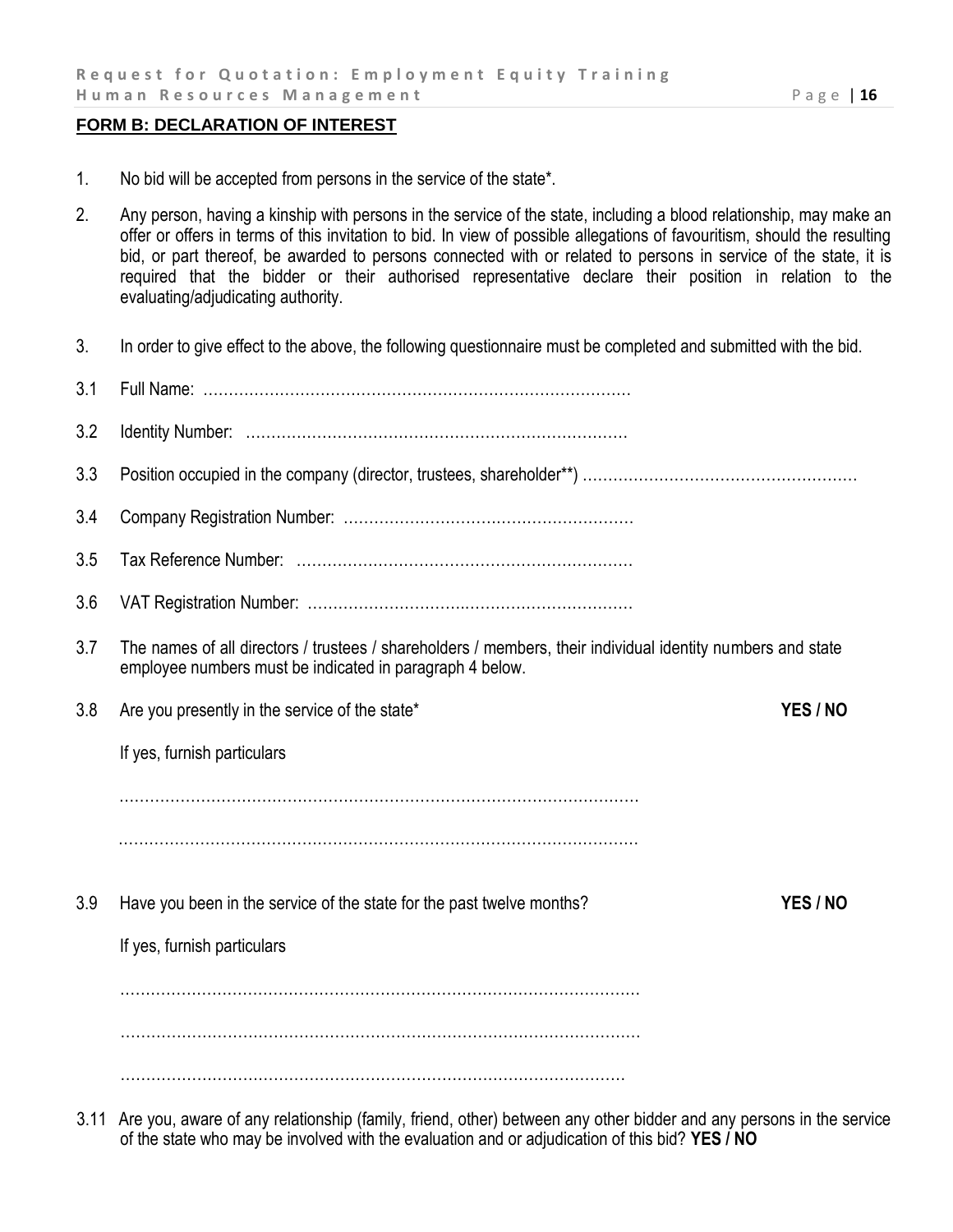If yes, furnish particulars ………………………………………………………………………………………… ………………………………………………………………………………………… 3.12 Are any of the company's directors, trustees, managers, principle shareholders or stakeholders in service of the state? **YES / NO** If yes, furnish particulars ………………………………………………………………………………………… ………………………………………………………………………………………… 3.13 Are any spouse, child or parent of the company's directors, trustees, managers, principle shareholders or stakeholders in service of the state? **YES / NO** If yes, furnish particulars ………………………………………………………………………………………… ………………………………………………………………………………………… 3.14 Do you or any of the directors, trustees, managers, principle shareholders or stakeholders of this company have any interest in any other related companies or businesses whether or not they are bidding for this contract?<br>If ves. furnish particulars **YES / NO** If yes, furnish particulars …………………………………………………………………………………………

…………………………………………………………………………………………

Full details of directors / trustees / members / shareholders.

| <b>FULL NAME</b> | <b>IDENTITY NUMBER</b> | <b>STATE EMPLOYEE NUMBER</b> |
|------------------|------------------------|------------------------------|
|                  |                        |                              |
|                  |                        |                              |
|                  |                        |                              |
|                  |                        |                              |
|                  |                        |                              |
|                  |                        |                              |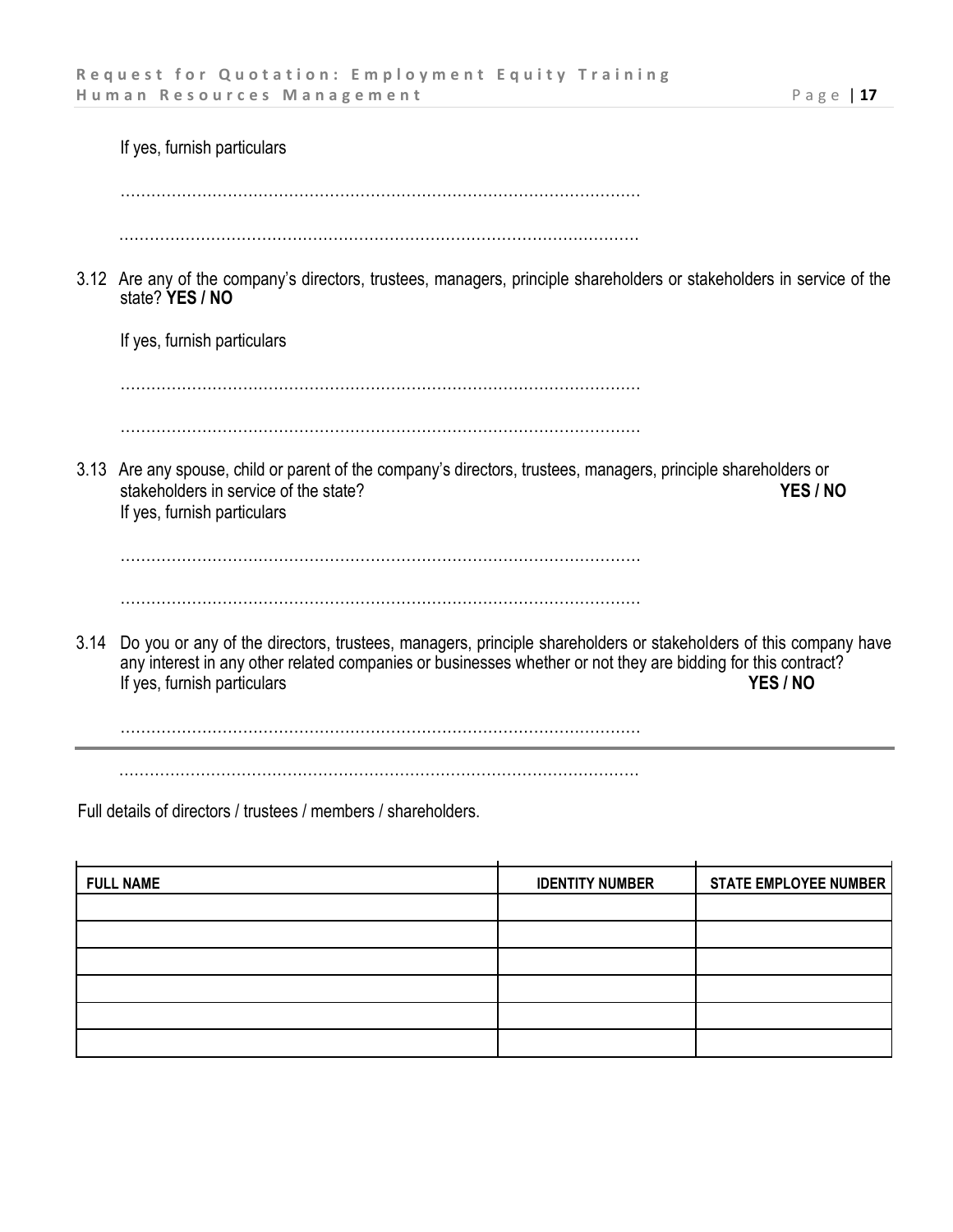# **CERTIFICATION**

# **I, THE UNDERSIGNED (FULL NAME**) …………………………………………………………………...……………………

# **CERTIFY THAT THE INFORMATION FURNISHED ON THIS DECLARATION FORM IS TRUE AND CORRECT.**

# **I ACCEPT THAT, IN ADDITION TO CANCELLATION OF A CONTRACT, ACTION MAY BE TAKEN AGAINST ME SHOULD THIS DECLARATION PROVE TO BE FALSE.**

…………………………………………………….. ……………………………………………………..…….. Signature **Position** …………………………………………………. …………………………………. Name of Bidder **Date** 

- MSCM Regulations: "in the service of the state" means to be  $-$ 
	- (a) a member of
		- (i) any municipal council;
		- (ii) any provincial legislature; or
	- (iii) the national Assembly or the national Council of provinces;
	- (b) a member of the board of directors of any municipal entity;
	- (c) an official of any municipality or municipal entity;
	- (d) an employee of any national or provincial department, national or provincial public entity or constitutional institution within the meaning of the Public Finance Management Act, 1999 (Act No.1 of 1999);
	- (e) a member of the accounting authority of any national or provincial public entity; or
	- (f) an employee of Parliament or a provincial legislature.
- \*\* "Stakeholder' means a person who owns shares in the company and is actively involved in the management of the company or business and exercises control over the company.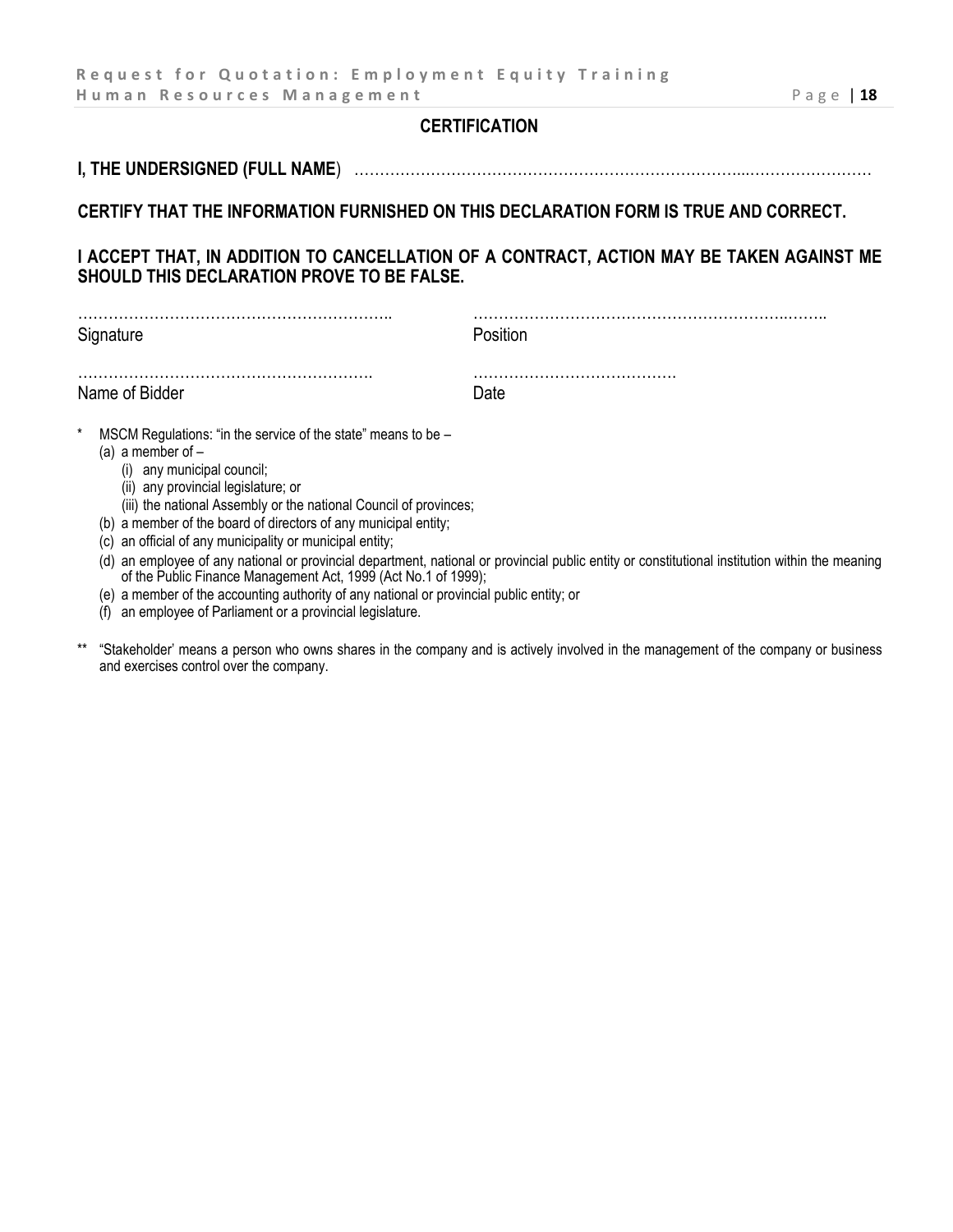# **FORM C: DECLARATION OF BIDDER'S PAST SUPPLY CHAIN MANAGEMENT PRACTICES**

- 1 This Municipal Bidding Document must form part of all bids invited.
- 2 It serves as a declaration to be used by municipalities and municipal entities in ensuring that when goods and services are being procured, all reasonable steps are taken to combat the abuse of the supply chain management system.
- 3 The bid of any bidder may be rejected if that bidder, or any of its directors have:
	- a. abused the municipality's / municipal entity's supply chain management system or committed any improper conduct in relation to such system;
	- b. been convicted for fraud or corruption during the past five years;
	- c. willfully neglected, reneged on or failed to comply with any government, municipal or other public sector contract during the past five years; or
	- d. been listed in the Register for Tender Defaulters in terms of section 29 of the Prevention and Combating of Corrupt Activities Act (No 12 of 2004).
- 4 In order to give effect to the above, the following questionnaire must be completed and submitted with the bid.

| <b>Item</b> | <b>Question</b>                                                                                                                                                                                                                                                                                                                                                                                                                                   | Yes        | N <sub>o</sub> |
|-------------|---------------------------------------------------------------------------------------------------------------------------------------------------------------------------------------------------------------------------------------------------------------------------------------------------------------------------------------------------------------------------------------------------------------------------------------------------|------------|----------------|
| 4.1         | Is the bidder or any of its directors listed on the National Treasury's database<br>as a company or person prohibited from doing business with the public<br>sector?<br>(Companies or persons who are listed on this database were informed in<br>writing of this restriction by the National Treasury after the<br>Audi alter ampartem rule was applied).                                                                                        | <b>Yes</b> | No.            |
| 4.1.1       | If so, furnish particulars:                                                                                                                                                                                                                                                                                                                                                                                                                       |            |                |
| 4.2         | Is the bidder or any of its directors listed on the Register for Tender Defaulters<br>in terms of section 29 of the Prevention and Combating of Corrupt Activities<br>Act (No 12 of 2004)?<br>(To access this Register enter the National Treasury's website,<br>www.treasury.gov.za, click on the icon "Register for Tender Defaulters"<br>or submit your written request for a hard copy of the Register to<br>facsimile number (012) 3265445). | Yes.       | N <sub>o</sub> |
| 4.2.1       | If so, furnish particulars:                                                                                                                                                                                                                                                                                                                                                                                                                       |            |                |
| 4.3         | Was the bidder or any of its directors convicted by a court of law (including a<br>court of law outside the Republic of South Africa) for fraud or corruption during                                                                                                                                                                                                                                                                              | Yes        | No             |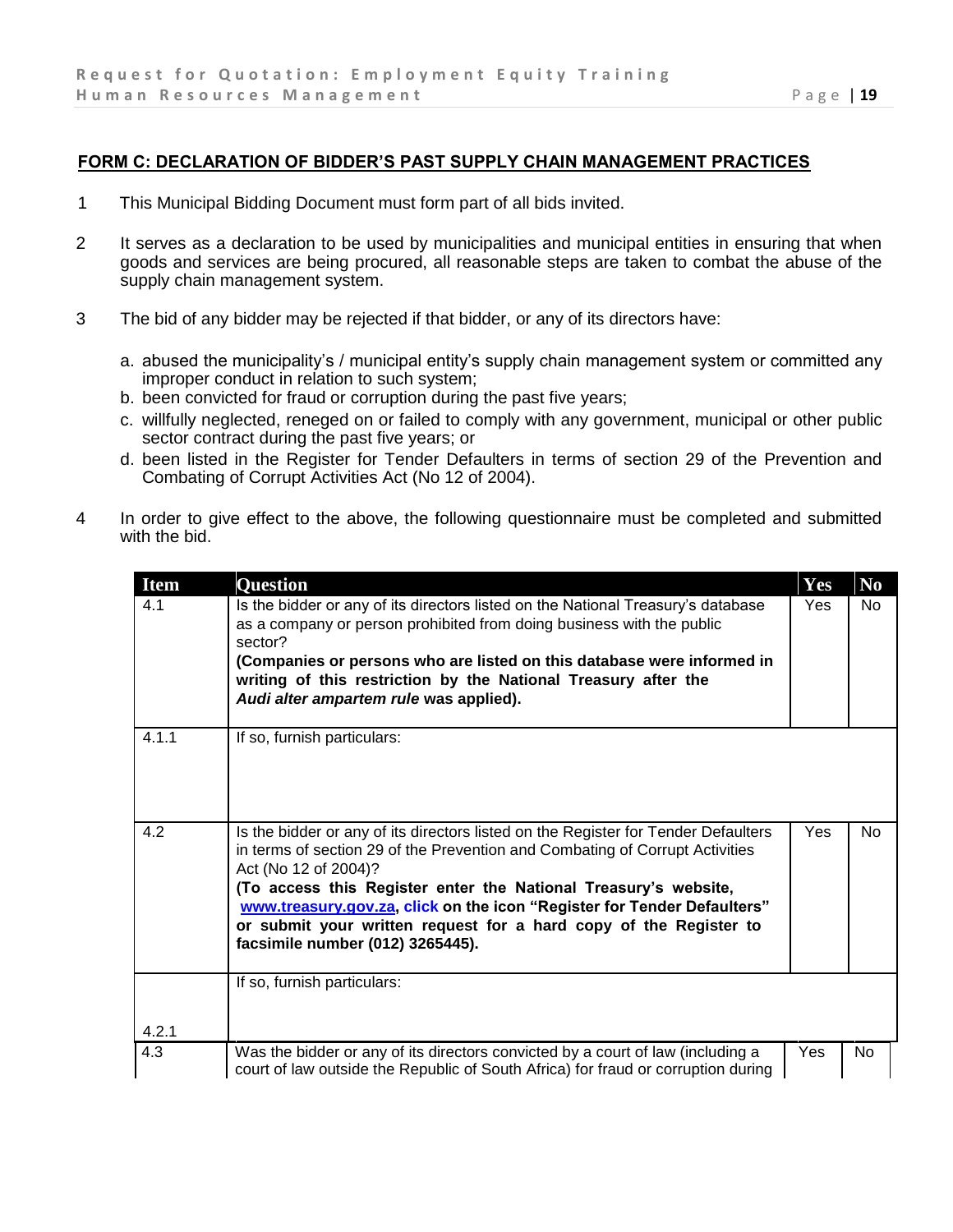32 33

# **Request for Quotation: Employment Equity Training H u m a n R e s o u r c e s M a n a g e m e n t** P a g e | **20**

|       | the past five years?                                                                                                                                                                                                                         |     |    |
|-------|----------------------------------------------------------------------------------------------------------------------------------------------------------------------------------------------------------------------------------------------|-----|----|
|       | If so, furnish particulars:                                                                                                                                                                                                                  |     |    |
| 4.3.1 |                                                                                                                                                                                                                                              |     |    |
| 4.4   | Does the bidder or any of its directors owe any municipal rates and taxes or<br>municipal charges to the municipality / municipal entity, or to any other<br>municipality / municipal entity, that is in arrears for more than three months? | Yes | No |
| 4.4.1 | If so, furnish particulars:                                                                                                                                                                                                                  |     |    |
| 4.5   | Was any contract between the bidder and the municipality / municipal entity or<br>any other organ of state terminated during the past five years on account of<br>failure to perform on or comply with the contract?                         | Yes | No |
| 4.5.1 | If so, furnish particulars:                                                                                                                                                                                                                  |     |    |

# **CERTIFICATION**

# **I, THE UNDERSIGNED (FULL NAME**) …………………………………………………………………...……………………

# **CERTIFY THAT THE INFORMATION FURNISHED ON THIS DECLARATION FORM IS TRUE AND CORRECT.**

# **I ACCEPT THAT, IN ADDITION TO CANCELLATION OF A CONTRACT, ACTION MAY BE TAKEN AGAINST ME SHOULD THIS DECLARATION PROVE TO BE FALSE.**

Signature **Position** 

…………………………………………………….. ……………………………………………………..……..

……………………………………………………. …………………………………. Name of Bidder **Date**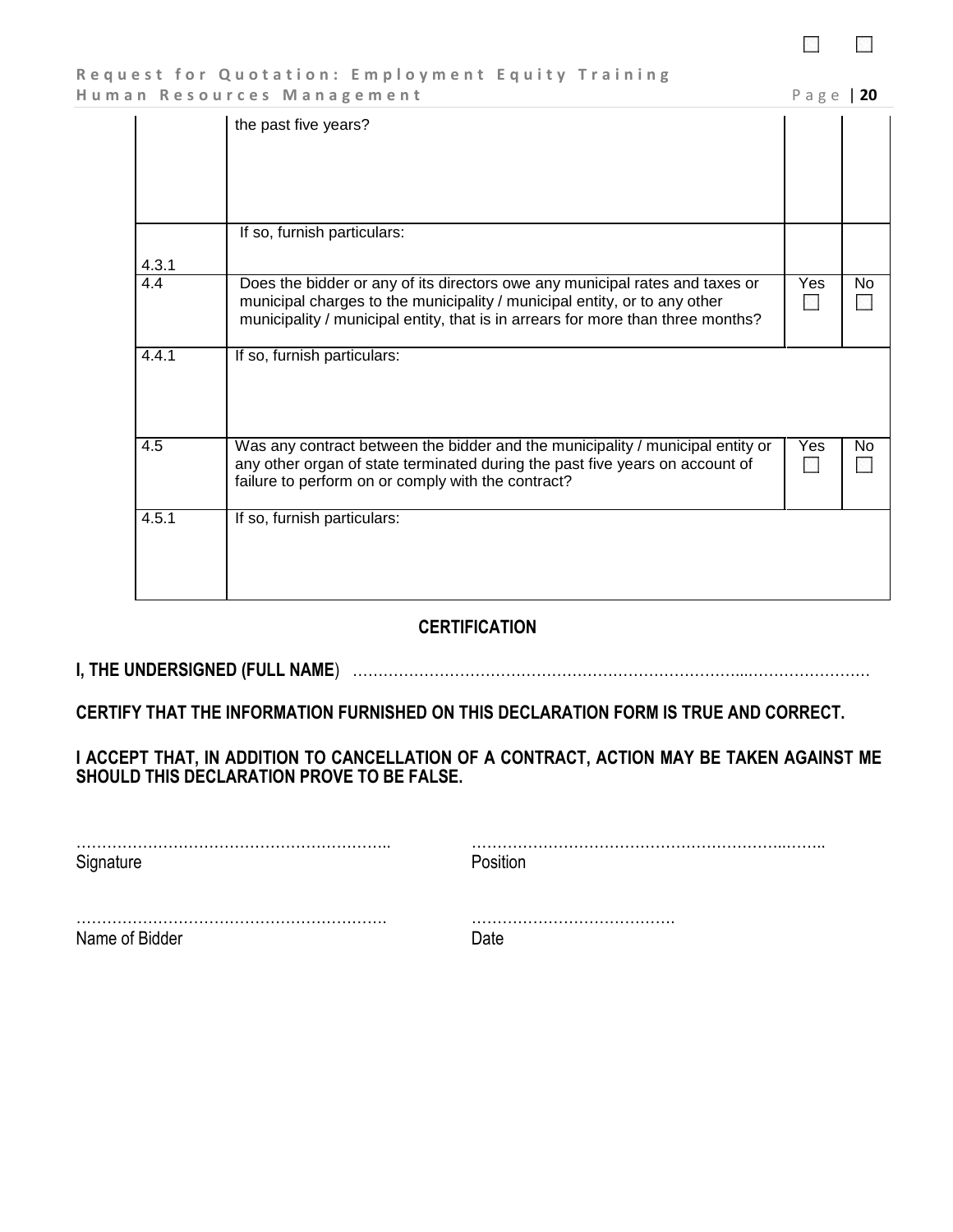# **FORM D : PARTICULARS OF CONTRACTS AWARDED BY AN ORGAN OF STATE\*\*\* DURING THE LAST 5 YEARS**

| <b>EMPLOYER</b> | <b>MANAGEMENT</b><br><b>CONSULTING</b> | <b>NATURE OF WORK</b> | <b>VALUE OF</b><br><b>WORK</b> | <b>YEAR</b><br><b>COMPLETED</b> |
|-----------------|----------------------------------------|-----------------------|--------------------------------|---------------------------------|
|                 |                                        |                       |                                |                                 |
|                 |                                        |                       |                                |                                 |
|                 |                                        |                       |                                |                                 |
|                 |                                        |                       |                                |                                 |
|                 |                                        |                       |                                |                                 |
|                 |                                        |                       |                                |                                 |
|                 |                                        |                       |                                |                                 |
|                 |                                        |                       |                                |                                 |
|                 |                                        |                       |                                |                                 |
|                 |                                        |                       |                                |                                 |
|                 |                                        |                       |                                |                                 |
|                 |                                        |                       |                                |                                 |
|                 |                                        |                       |                                |                                 |

(In the event of insufficient space, kindly attach documentation)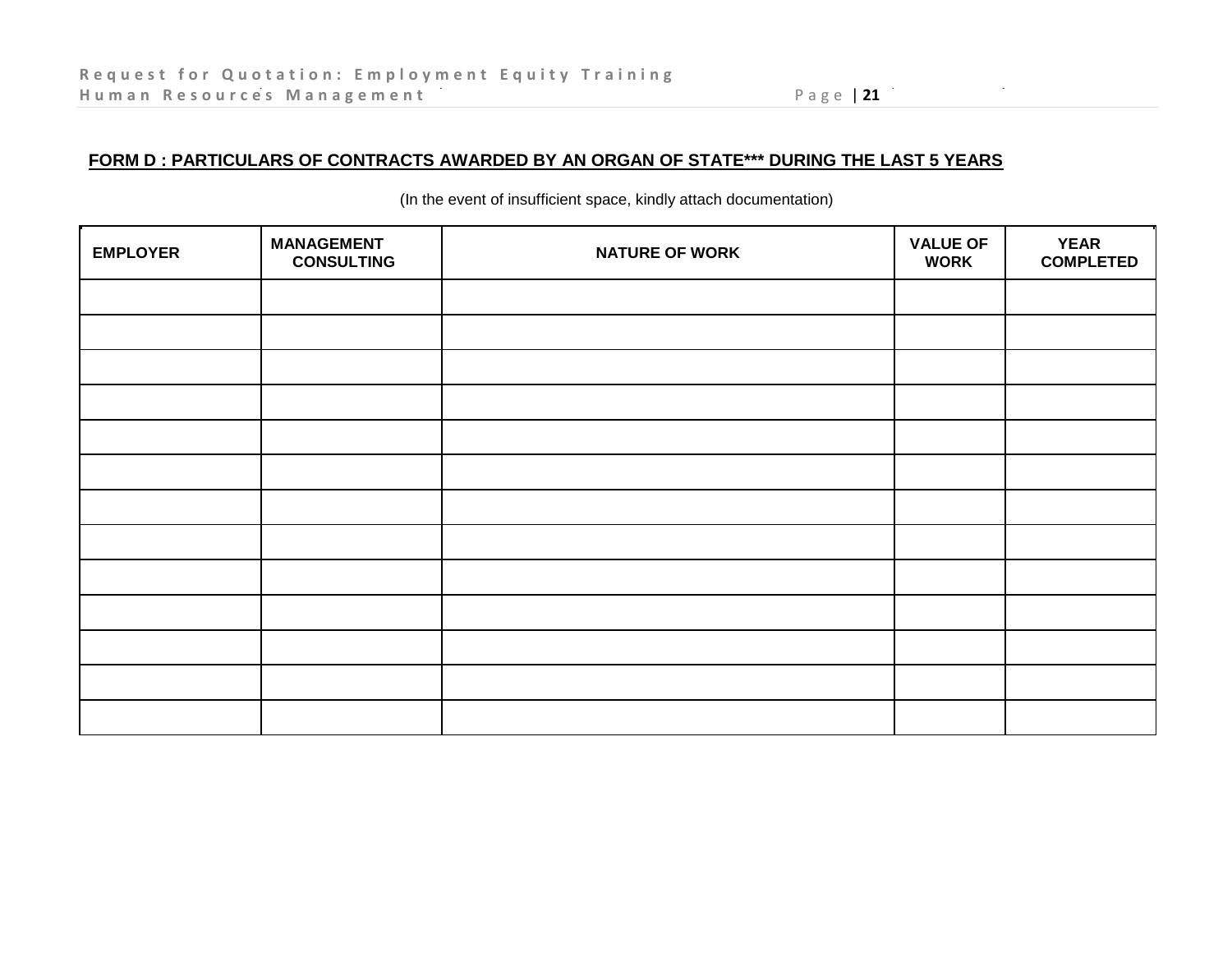**Human Resources Management** 

Request for Quotations: **EMPLOYMENT EQUITY TRAINING HUMAN RESOURCE MANAGEMENT DEPARTMENT**

|  | 2 |
|--|---|
|--|---|

Page 20 May 2019

## **FORM D : PARTICULARS OF CONTRACTS AWARDED BY AN ORGAN OF STATE\*\*\* DURING THE LAST 5 YEARS cont.**

| <b>EMPLOYER</b> | <b>MANAGEMENT</b><br><b>CONSULTING</b> | <b>NATURE OF WORK</b> | <b>VALUE OF</b><br><b>WORK</b> | <b>YEAR</b><br><b>COMPLETED</b> |
|-----------------|----------------------------------------|-----------------------|--------------------------------|---------------------------------|
|                 |                                        |                       |                                |                                 |
|                 |                                        |                       |                                |                                 |
|                 |                                        |                       |                                |                                 |
|                 |                                        |                       |                                |                                 |
|                 |                                        |                       |                                |                                 |
|                 |                                        |                       |                                |                                 |
|                 |                                        |                       |                                |                                 |

\*\*\* **Organ of State means-**

- a) a national or provincial department:
- $\bullet$  b) a municipality;
- c) a constitutional institution defined in the Public Finance Management Act, 1999 (Act No. 1 of 1999);
- d) Parliament;
- e) a provincial legislature;
- ◆ f) any other institution or category of institutions included in the definition of "organ of state" in section 239 of the Constitution and recognised by the [Minister](javascript:void(0);) by notice in the Government Gazette as an institution or category of institutions to which [this Acta](javascript:void(0);)pplies

Signature Position is a state of the contract of the contract of the contract of the contract of the contract of the contract of the contract of the contract of the contract of the contract of the contract of the contract

…………………………………………………….. .……………………………………………………..……..

*(of person authorised to sign on behalf of the organisation)*

……………………………………………………. …………………………………. Name of Bidder **Date of Bidder** Controller Controller Controller Controller Controller Controller Controller Controller Controller Controller Controller Controller Controller Controller Controller Controller Controller Con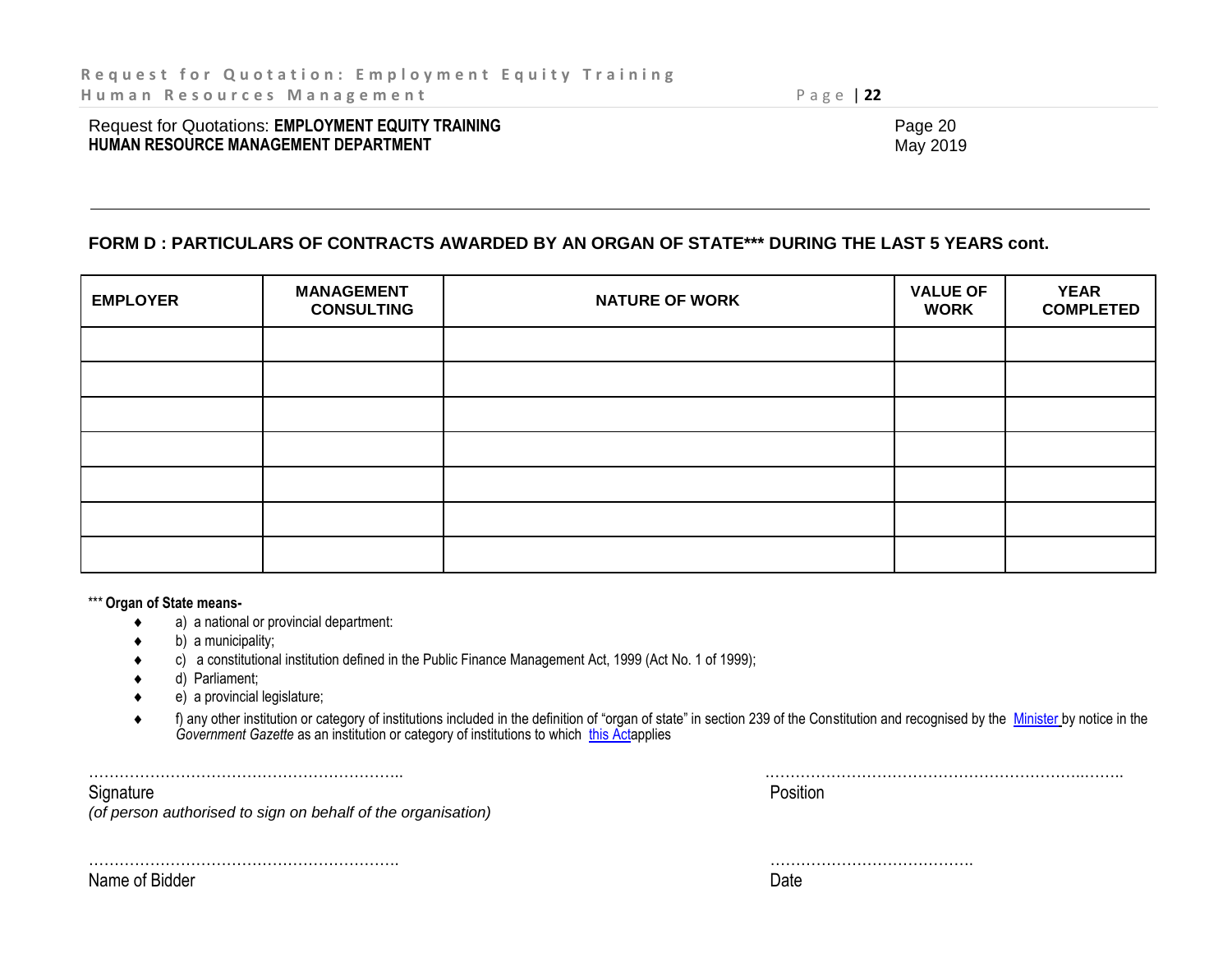### **FORM E: CERTIFICATE OF INDEPENDENT BID DETERMINATION**

I, the undersigned, in submitting the accompanying bid:

## *EMPLOYMENT EQUITY TRAINING*

*in* response to the invitation for the bid made by:

#### *Johannesburg Development Agency*

do hereby make the following statements that I certify to be true and complete in every

respect: I certify, on behalf of:

(Name of Bidder)

\_\_\_\_\_\_\_\_\_\_\_\_\_\_\_\_\_\_\_\_\_\_\_\_\_\_\_\_\_\_\_\_\_\_\_\_\_\_\_\_\_\_\_\_\_\_\_\_\_\_\_\_\_\_\_\_\_\_\_\_\_\_\_\_\_\_\_\_\_\_\_\_\_\_\_\_\_\_\_\_\_that:

- 1. I have read and I understand the contents of this Certificate;
- 2. I understand that the accompanying bid will be disqualified if this Certificate is found not to be true and complete in every respect;
- 3. I am authorized by the bidder to sign this Certificate, and to submit the accompanying bid, on behalf of the bidder;
- 4. Each person whose signature appears on the accompanying bid has been authorized by the bidder to determine the terms of, and to sign, the bid, on behalf of the bidder;
- 5. For the purposes of this Certificate and the accompanying bid, I understand that the word "competitor" shall include any individual or organization, other than the bidder, whether or not affiliated with the bidder, who:
	- (a) has been requested to submit a bid in response to this bid invitation;
	- (b) could potentially submit a bid in response to this bid invitation, based on their qualifications, abilities or experience; and
	- (c) provides the same goods and services as the bidder and/or is in the same line of business as the bidder
- 6. The bidder has arrived at the accompanying bid independently from, and without consultation, communication, agreement or arrangement with any competitor. However communication between partners in a joint venture or consortium will not be construed as collusive bidding.
- 7. In particular, without limiting the generality of paragraph 6 above, there has been no consultation, communication, agreement or arrangement with any competitor regarding:
	- (a) prices;
	- (b) geographical area where product or service will be rendered (market allocation);
	- (c) methods, factors or formulas used to calculate prices;
	- (d) the intention or decision to submit or not to submit a bid;
	- (e) the submission of a bid which does not meet the specifications and conditions of the bid; or
	- (f) bidding with the intention not to win the bid.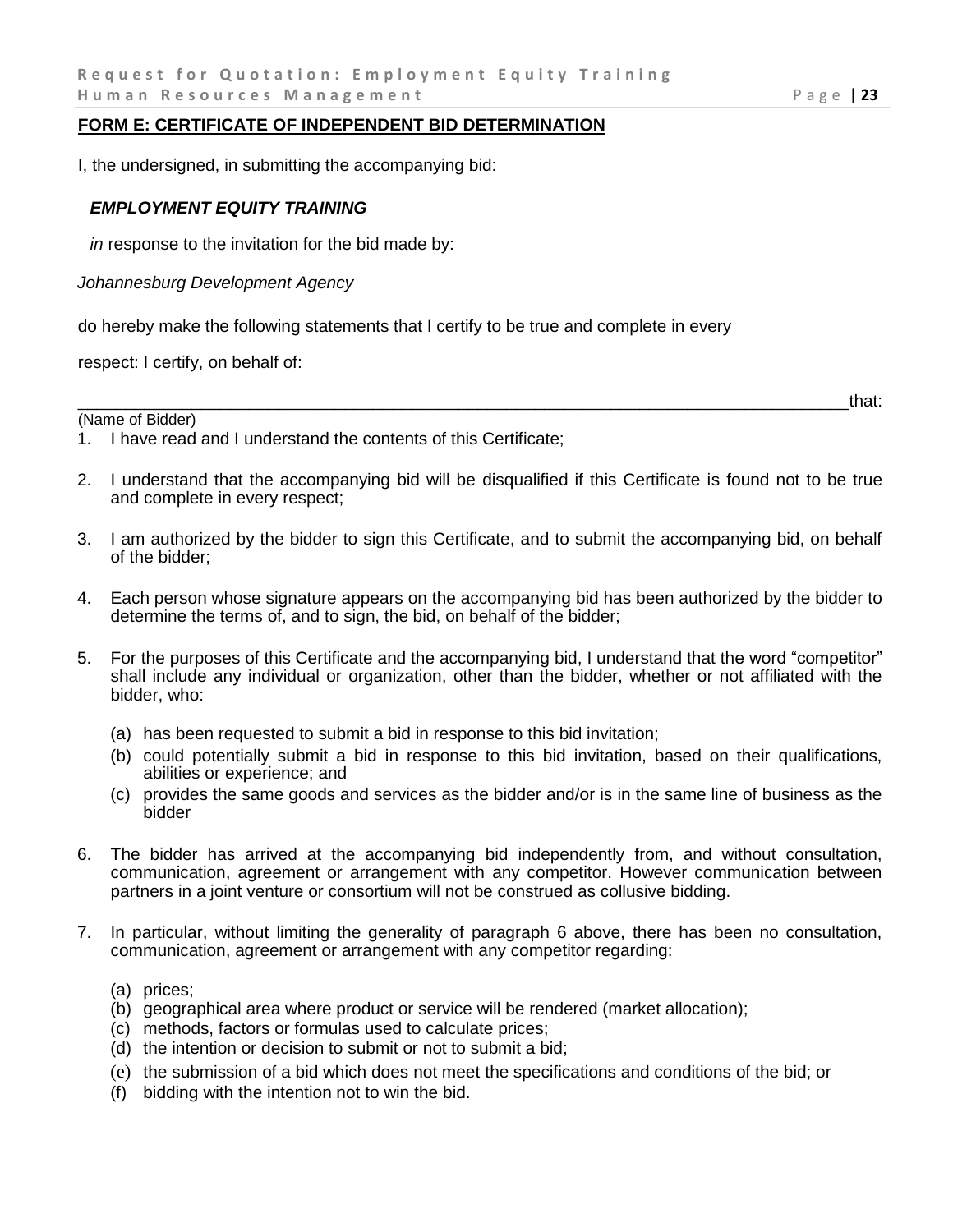- 8. In addition, there have been no consultations, communications, agreements or arrangements with any competitor regarding the quality, quantity, specifications and conditions or delivery particulars of the products or services to which this bid invitation relates.
- 9. The terms of the accompanying bid have not been, and will not be, disclosed by the bidder, directly or indirectly, to any competitor, prior to the date and time of the official bid opening or of the awarding of the contract.
- 10. I am aware that, in addition and without prejudice to any other remedy provided to combat any restrictive practices related to bids and contracts, bids that are suspicious will be reported to the Competition Commission for investigation and possible imposition of administrative penalties in terms of section 59 of the Competition Act No. 89 of 1998 and or may be reported to the National Prosecuting Authority (NPA) for criminal investigation and or may be restricted from conducting business with the public sector for a period not exceeding ten (10) years in terms of the Prevention and Combating of Corrupt Activities Act No. 12 of 2004 or any other applicable legislation.

| Signature      | Position |
|----------------|----------|
|                |          |
| Name of Bidder | Date     |